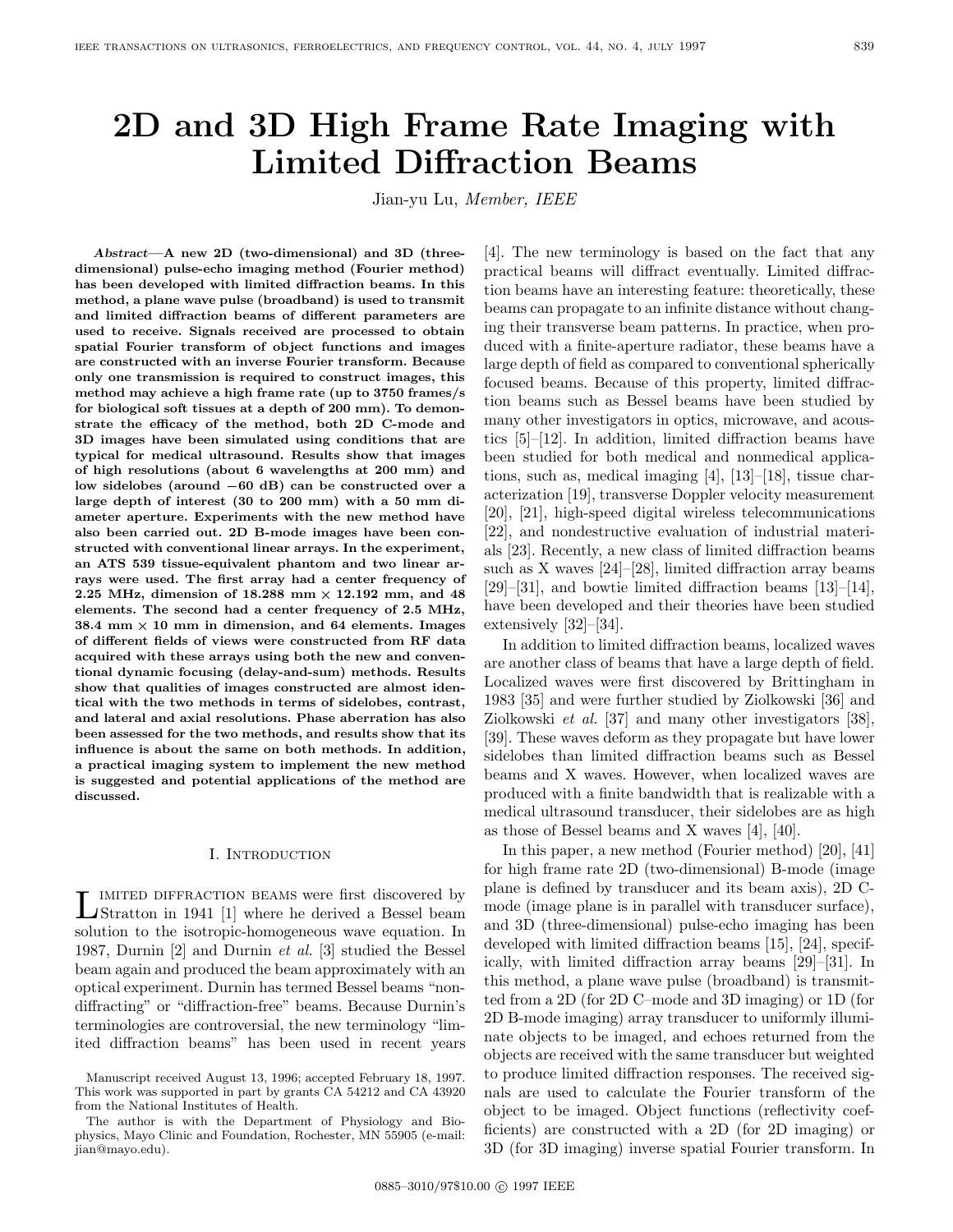the image construction, the entire transducer aperture is used and both the transmission and reception beams do not diverge over a large depth of interest. This results in an imaging system of a high signal-to-noise ratio (SNR) as compared to that of conventional dynamically focused systems. Because only one transmission is required to construct 2D or 3D images, in theory, this method can achieve a maximum frame rate of about 3750 frames/second for imaging of biological soft tissues at a depth of 200 mm. In addition, the Fourier and inverse Fourier transforms can be implemented with FFT (fast Fourier transform) and IFFT (inverse fast Fourier transform) algorithms that can be realized with modern DSP (digital signal processing) chips or ASIC (application specific integrated circuit) resulting in simple and inexpensive imaging systems as compared to conventional dynamically focused digital beam formers. With the new method, beam steering is not necessary. However, electronic steering of beams can also be applied to increase the field of view of images. Because of high frame rate, speckle tracking technique [42] may be better applied with the new method to obtain either 2D or 3D blood flow velocity vectors. Underwater acoustic imaging in high frame rate is also possible with the new method [43]. Moreover, theory of the new method can be extended to other data acquisition geometries to improve image quality (see Discussion).

Several methods have been developed in the past that either increase image frame rate or use also backscattered waves to construct 2D and 3D images. The first is a 3D imaging system developed at the Duke University where a wide transmit beam is used to illuminate an area that contains 16 to 32 conventional dynamically focused receive beams [44]–[46]. This system is limited. Firstly, the frame rate is increased at most by 32 times, which is still low for conventional imaging. For color blood flow imaging, the frame rate will be further reduced. Secondly, there must be 16 to 32 multichannel dynamic focusing beamformers to process receive signals in parallel. Although this problem was partially avoided by using one main beamformer and multiple approximate beamformers (explososcan [44]), the approximate beamformers produce phase errors that distort images of objects and degrade image quality as the receive beams scan from one angle to another. Thirdly, to cover all 16 to 32 receive beams uniformly, the transmit beam must be wide enough and thus the area of the transmit aperture is reduced by at least 16 to 32 times that in turn dramatically decrease transmit energy leading to a low SNR at deeper depths.

Other methods are based on synthetic aperture and holographic concepts [47], [48]. In these methods, diverging transmit beams are used to illuminate an object to be constructed. Received backscatter signals are processed with a delay-and-sum algorithm [49] where, for each point in the object, its distances to the elements of a receiver array are determined by arriving times of echoes, and appropriate delays are added to the receive signals so they can be summed constructively for that point. For this method to work, RF signals are required and thus a high sampling rate is needed to avoid signal aliasing and delay quantization errors. Assume that there is a 3D object that has  $N_x \times N_y \times N_z$  points, where  $N_z$  is a large number needed to avoid aliasing, the delay-and-sum algorithm requires about  $N_x \times N_y \times N_z \times N_{x_1} \times N_{y_1}$  computations plus delay and interpolation operations, where  $N_{x_1}$  and  $N_{y_1}$  are number of elements of a 2D array in the  $x$  and  $y$  directions, respectively. This requires a huge computation power to achieve a frame rate of 3750 leading to a very complex system. In addition, the energy density of a diverging wave is inversely proportional to the square of distance, and thus the systems will have a low SNR in biological soft tissues. Ylitalo and Ermert have proposed a backpropagation Fourier method [70]. This method has a very low frame rate in 3D imaging because more than 10,000 transmissions are required to obtain a frame of image. This method also suffers from low SNR because strongly diverged transmit beams have to be used to increase lateral resolution. In addition, the method is based on holographic concept, where monochromatic illumination is desirable which reduces axial resolution of images. Methods for 3D real-time imaging using coded transmissions and matrix inversions have also been proposed [50]. These methods require a complex data acquisition system and suffer from problems similar to the delay-and-sum (a large amount of computations) method.

It is worth noting that construction of images from backscattered signals has also been studied by many investigators [51]–[53]. Norton and Linzer [51] have suggested using a point source on a 2D surface to transmit and receive sequentially to construct images. As discussed above, this method suffers from low frame rate and low SNR and thus is not suitable for the study of biological soft tissues for a valid medical diagnosis. Ultrasound tomography can also be used to construct images with backscattered signals. However, it requires transducers to rotate 360<sup>°</sup> around the body [54], [55]. This limits its application because of acoustic obstructions in the human body. In addition, tomography is slow, systems are complex, and images may suffer from misalignment problems due to significant changes of speed of sound at different viewing angles.

To demonstrate the efficacy of the new method developed in this paper, 2D C-mode and 3D images are simulated using conditions that are typical for conventional medical ultrasonic B-scan imaging. In the simulations, a 50 mm diameter 2D array transducer is assumed. The transducer has a center frequency of 2.5 MHz and a bandwidth of about  $81\%$  of the center frequency. Objects imaged are assumed to be composed of point scatterers embedded in a uniform background medium such as water. Images at 3 axial distances (30, 100, and 200 mm) are constructed. Results show that high-resolution (about 6 wavelengths at 200 mm) and low-sidelobe (around −60 dB) images can be obtained under these conditions. In addition, a 3D imaging system to implement the method is suggested. The system is similar to conventional B-scanners from the operation point of view (pulse-echo mode) but has a completely different beamformer that can be realized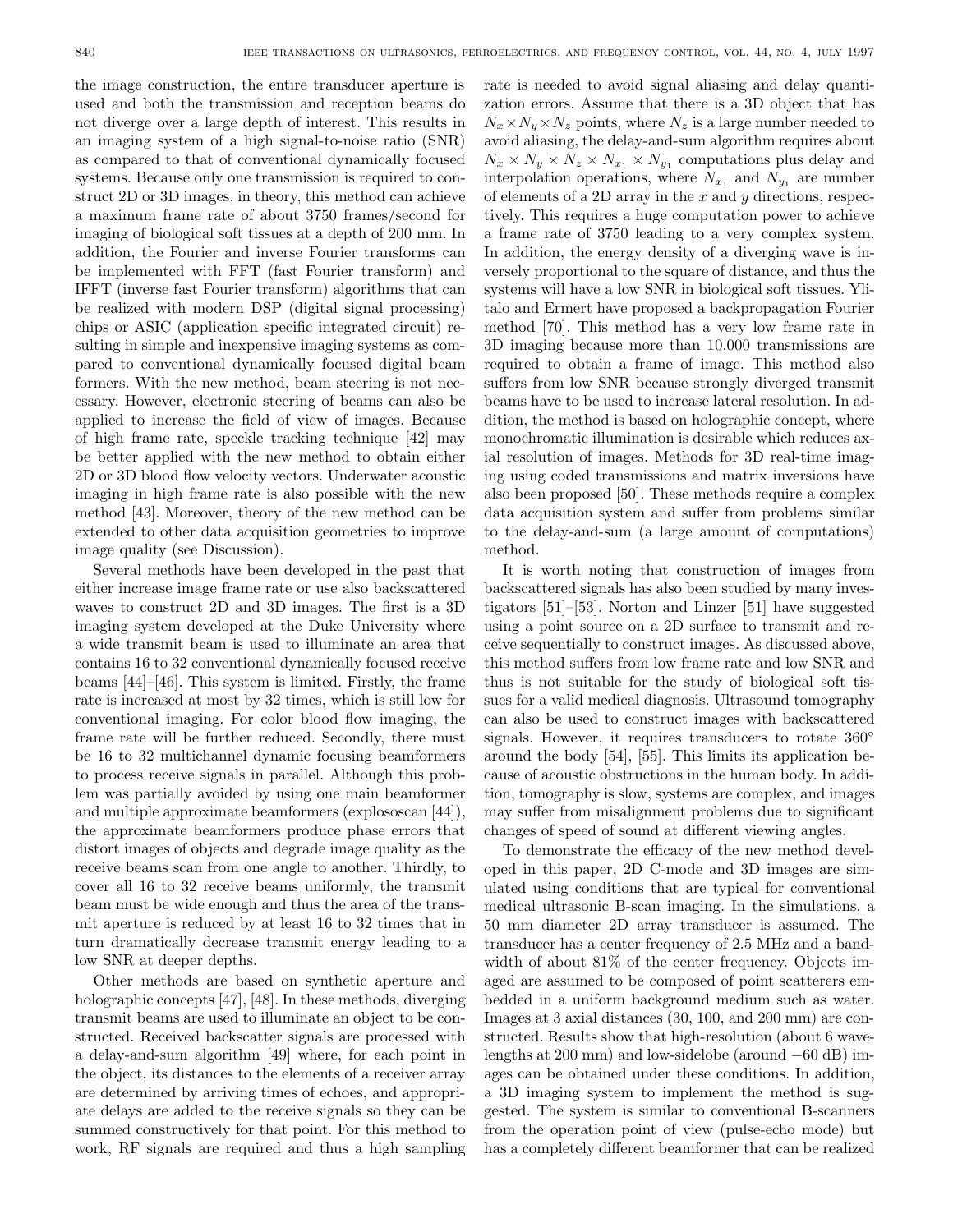with simple and inexpensive hardware and has a potential to achieve a much higher frame rate.

Recently, an experiment for the new method has been carried out on an ATS 539 tissue-equivalent phantom (ATS Laboratories, Inc., Bridget Port, CT, USA) using two linear arrays [56]. The phantom has a frequencydependent attenuation of about 0.5 dB/MHz/cm. The first array has a center frequency of 2.25 MHz, dimension of  $18.288$  mm  $\times$  12.192 mm, and 48 elements. The second has a center frequency of 2.5 MHz, 38.4 mm  $\times$  10 mm in dimension, and 64 elements. Images of different fields of views were constructed with RF data acquired with these arrays using both the new and conventional dynamic focusing (delay-and-sum) methods [49]. Results show that qualities of images constructed are almost identical with the two methods in terms of sidelobes, contrast, and lateral and axial resolutions. Influence of phase aberration has also been studied for the two methods, and results show that it is about the same on both methods [57].

This paper is organized as follows. In Section II, theoretical formulas of the new imaging method are derived with limited diffraction beams. 2D and 3D images of several objects are simulated in Section III, and results are presented in Section IV. A suggested system to implement the new method is given in Section V. Extension of theory and discussions of the method are in Section VI. Finally, brief summary and conclusion are given in Section VII.

#### II. Theory

In this section, a new imaging method (Fourier method) for a pulse-echo system will be developed and formulas for construction of 2D and 3D images will be derived from limited diffraction beams.

# A. Derivation of Limited Diffraction Array Beams from X Waves

In the following, broadband limited diffraction array beams [29]–[31] will be first derived using X waves [24], [25] that have been extensively studied in the past few years and their properties are well understood.

The equation for X waves may be expressed as follows (see (12) in [24]):

$$
\Phi_{X_n}(\vec{r},t) = \Phi_{X_n}(r,\phi,z-c_1t)
$$
\n
$$
= e^{in\phi} \int_{0}^{\infty} B(k)J_n(kr\sin\zeta)e^{-k[a_0 - i\cos\zeta(z-c_1t)]}dk,
$$
\n(1)\n
$$
(n = 0, 1, 2, ...),
$$

where  $\vec{r} = (r, \phi, z)$  represents a spatial point in the cylindrical coordinates, t is time, r is radial distance,  $\phi$  is polar angle, z is the axial distance,  $c_1 = c / \cos \zeta$  is the phase velocity of X waves,  $k = \omega/c$  is the wave number,  $\omega = 2\pi f$ is the angular frequency,  $f$  is the temporal frequency,  $c$  is the speed of sound or light,  $\zeta$  ( $0 \leq \zeta < \pi/2$ ) is the Axicon

angle [58], [59] of X waves,  $J_n(\cdot)$  is the nth-order Bessel function of the first kind,  $B(k)$  is any well-behaved function that could represent the transfer function of a practical acoustic transducer or electromagnetic antenna, and  $a_0$  is a constant that determines the fall-off speed of the high-frequency components of  $X$  waves, and  $n$  is termed the "order" of the waves.

With an infinite aperture, X waves can propagate to an infinite distance without changing their wave shapes. If the aperture is finite, these waves have a large depth of field [24], [25]. For example, if the diameter of the aperture is D, the depth of field of the waves is given as follows [24], [30]

$$
Z_{\text{max}} = \frac{D}{2} \frac{1}{\sqrt{\left(\frac{c_1}{c}\right)^2 - 1}} = \frac{D}{2} \cot \zeta.
$$
 (2)

If  $D = 50$  mm and  $\zeta = 6.6^{\circ}$ , the depth of field is about 216 mm (the depth of field is defined as the axial distance from the surface of transducer where the peak pressure of the wave drops to  $-6$  dB of that at the surface).

Summing the X waves in  $(1)$  over the index, n, broadband limited diffraction array beams [29]–[31] are obtained that are also limited diffraction solutions to the isotropichomogeneous wave equation:

$$
\Phi_{\text{Array}}(\vec{r},t) = \sum_{n=-\infty}^{\infty} i^n e^{-in\theta} \Phi_{X_n}(r,\phi,z-c_1t)
$$

$$
= \int_{0}^{\infty} B(k) \left[ \sum_{n=-\infty}^{\infty} i^n J_n(kr\sin\zeta) e^{in(\phi-\theta)} \right] (3)
$$

$$
\times e^{-k[a_0 - i\cos\zeta(z-c_1t)]} dk,
$$

where  $0 \leq \theta < 2\pi$  is a free parameter and the subscript "Array" represents "array beams." Because of the following equality [60],

$$
\sum_{n=-\infty}^{\infty} i^n J_n(kr \sin \zeta) e^{in(\phi - \theta)} = e^{i(kr \sin \zeta) \cos(\phi - \theta)},
$$
\n(4)

the array beams can be written as [29]:

$$
\Phi_{\text{Array}}(\vec{r},t) = \frac{1}{2\pi} \int_{0}^{\infty} T(k)e^{ik_x x + ik_y y + ik_z z} e^{-i\omega t} dk
$$

$$
= \frac{1}{2\pi} \int_{-\infty}^{\infty} T(k)H(k)e^{ik_x x + ik_y y + ik_z z} e^{-i\omega t} dk,
$$
<sup>(5)</sup>

where

$$
\frac{T(k)H(k)}{c}e^{ik_xx+ik_yy+ik_zz},\tag{6}
$$

is the Fourier transform (spectrum) of the array beams in terms of time,

$$
H\left(\frac{\omega}{c}\right) = \begin{cases} 1, & \omega \ge 0\\ 0, & \omega < 0 \end{cases}
$$
 (7)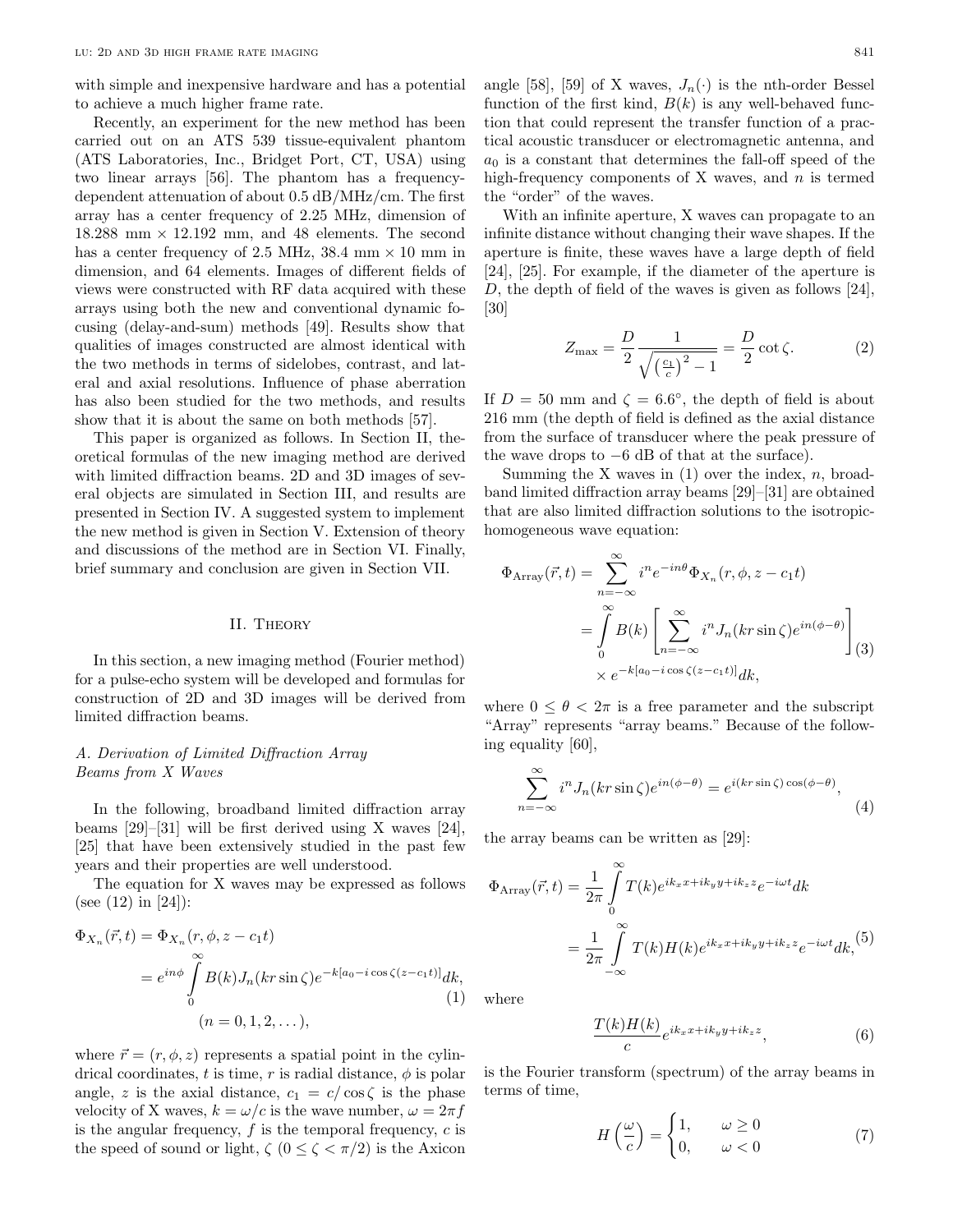

Fig. 1. Geometry of a 3D pulse-echo imaging system with limited diffraction beams.

is the Heaviside step function [61],  $T(k)=2\pi B(k)e^{-ka_0}$ , and

$$
\begin{cases}\nk_x = k \sin \zeta \cos \theta = k_1 \cos \theta, \\
k_y = k \sin \zeta \sin \theta = k_1 \sin \theta, \\
k_z = k \cos \zeta = \sqrt{k^2 - k_1^2} \ge 0,\n\end{cases}
$$
\n(8)

and where

$$
k_1 = \sqrt{k_x^2 + k_y^2} = k \sin \zeta.
$$
 (9)

# B. Approximate Constructions of Images with a Pulse-Echo System

In the following discussion the relationship between the signals backscattered from an object and a 3D or 2D image reconstruction of the object is established using the broadband limited diffraction array beams (5). Although the exact array beams as set forth in (5) and the use of an infinite aperture are assumed in the derivation, good images can be constructed using a transducer with a finite aperture within the depth of field of the beams (2).

1. 3D Image Construction: Let's assume that a 3D object,  $f(\vec{r})$  (reflection coefficient), is composed of randomly positioned point scatterers embedded in a uniform background supporting a constant speed of sound (Fig. 1) and a broadband circular 2D array transducer is excited to produce a plane wave pulse (broadband) that is expressed as follows (derived from (4) of [24])

$$
P(z - ct) = \frac{1}{2\pi} \int_{-\infty}^{\infty} A(k)e^{ik(z - ct)}dk
$$

$$
= \frac{1}{2\pi} \int_{-\infty}^{\infty} A(k)e^{ikz}e^{-i\omega t}dk,
$$
(10)

where

$$
\frac{A(k)e^{ikz}}{c} \tag{11}
$$

is the temporal spectrum of the plane wave pulse.

If the same array transducer is used as a receiver and is weighted to produce a limited diffraction array beam response with the parameters  $k_x$  and  $k_y$ , the received signal for the wave scattered from a point scatterer located at  $\vec{r} = (x, y, z)$  is given by the following convolution [6] and (11)]:

$$
R_{k_x, k_y, k_z'}^{(one)}(t) = f(\vec{r}) [P(z - ct) * \Phi_{\text{Array}}(\vec{r}, t)]
$$
  

$$
= \frac{1}{2\pi} \int_{-\infty}^{\infty} \frac{A(k)T(k)H(k)}{c} f(\vec{r}) e^{ik_x x + ik_y y + ik_z' z}
$$
  

$$
\times e^{-i\omega t} dk,
$$
 (12)

where "∗" represents the convolution with respect to time and where  $k'_z = k + k_z$ , and the superscript "(one)" means "one point scatterer." This uses the fact that the spectrum of the convolution of two functions is equal to the product of the spectra of the functions.

Because the imaging system is linear, the received signal for echoes returned from all random scatterers within the object  $f(\vec{r})$  is a linear superposition of those echo signals from individual point scatterers as follows:

$$
R_{k_x, k_y, k'_z}(t) = \frac{1}{2\pi} \int_{-\infty}^{\infty} \frac{A(k)T(k)H(k)}{c}
$$

$$
\times \left[ \int_{V} f(\vec{r})e^{ik_x x + ik_y y + ik'_z z} d\vec{r} \right] e^{-i\omega t} dk
$$
(13)
$$
= \frac{1}{2\pi} \int_{-\infty}^{\infty} \frac{A(k)T(k)H(k)}{c} F(k_x, k_y, k'_z) e^{-i\omega t} dk.
$$

The 3D Fourier transform pair in this expression is defined as follows:

$$
F(k_x, k_y, k_z) = \int\limits_V f(\vec{r}) e^{ik_x x + ik_y y + ik_z z} d\vec{r}
$$
  
and  

$$
f(\vec{r}) = \frac{1}{(2\pi)^3} \int\limits_{-\infty}^{\infty} \int\limits_{-\infty}^{\infty} \int\limits_{-\infty}^{\infty} F(k_x, k_y, k_z)
$$

$$
\times e^{-ik_x x - ik_y y - ik_z z} dk_x dk_y dk_z,
$$
 (14)

and where V is the volume of the object  $f(\vec{r})$ .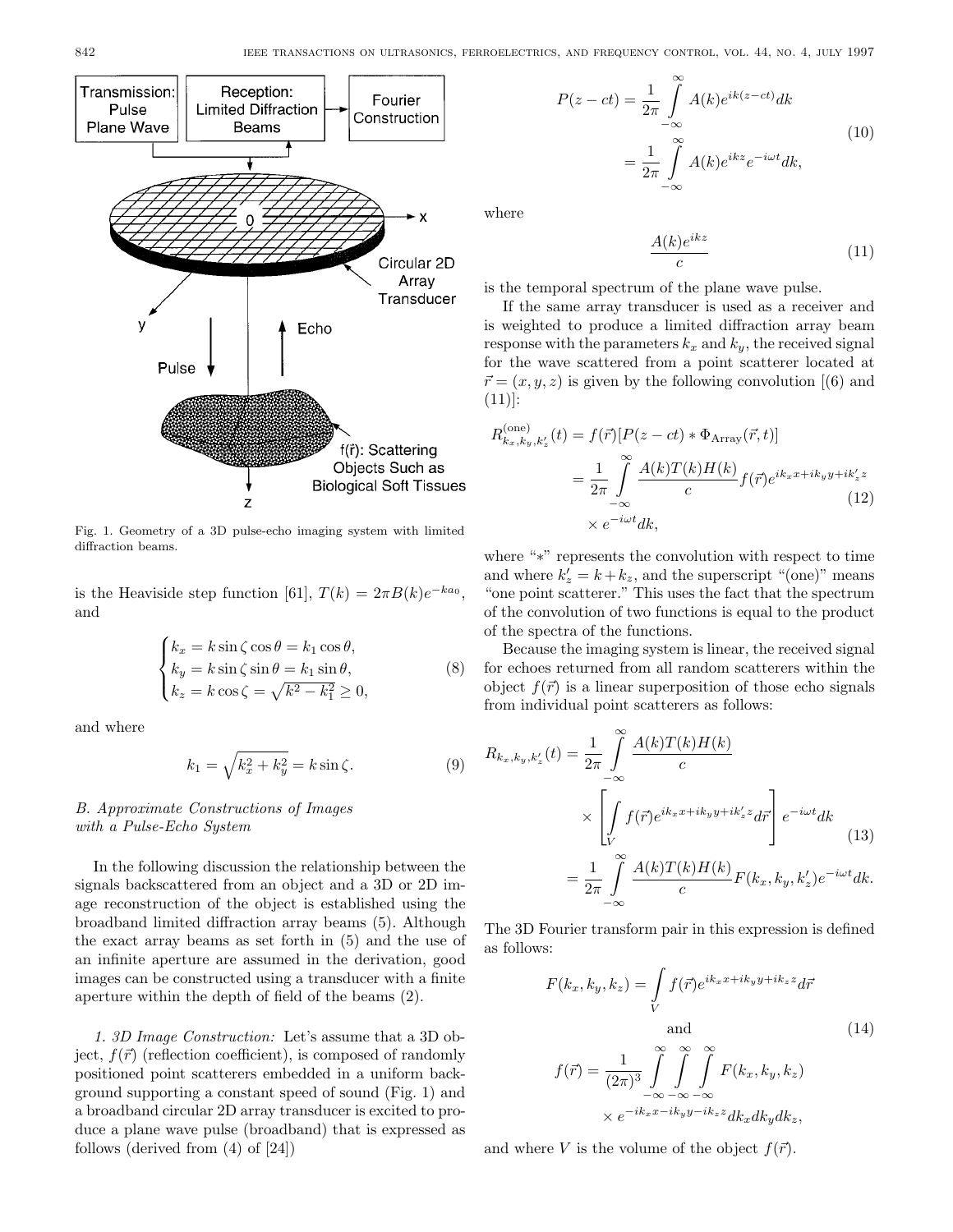From (13) the temporal Fourier transform (spectrum) of the received signal is obtained:

$$
\tilde{R}_{k_x,k_y,k'_z}(\omega) = \frac{A(k)T(k)H(k)}{c^2}F(k_x,k_y,k'_z)
$$
\nor\n
$$
F_{\rm BL}(k_x,k_y,k'_z) = c^2H(k)\tilde{R}_{k_x,k_y,k'_z}(\omega),
$$
\n(15)

where  $H(k)$  is used to indicate that only positive values of  $k$  are used and thus it can be applied to either side of the equation (for the convenience of presentation, it is used with,  $\tilde{R}_{k_x, k_y, k_z}(\omega)$ , and

$$
F_{\rm BL}(k_x, k_y, k_z') = A(k)T(k)F(k_x, k_y, k_z') \tag{16}
$$

is a band-limited version of the spatial Fourier transform of the object function, the subscript "BL" means "bandlimited", and the combined transmit and receive transfer function,  $A(k)T(k)$ , of the array transducer can be assumed, for example, to be proportional to the following Blackman window function [24], [62]:

$$
W(k) = \begin{cases} 0.42 - 0.5 \cos \frac{\pi k}{k_0} + 0.08 \cos \frac{2\pi k}{k_0}, & 0 \le k \le 2k_0 \\ 0, & \text{otherwise}_{(17)} \end{cases}
$$

where  $k_0 = 2\pi f_0/c$  and  $f_0$  is the center frequency. The  $-6$  dB bandwidth of  $W(k)$  is about 81% of its center frequency, which is typical for medical ultrasound.

By taking the inverse transformation of (16), an approximation of the object function can be constructed using the definition of the spatial Fourier transform in (14)

$$
f(\vec{r}) \approx f_{BL}(\vec{r}) \approx f_{BL}^{Part}(\vec{r})
$$
  
= 
$$
\frac{1}{(2\pi)^3} \int_{-\infty}^{\infty} dk_x \int_{-\infty}^{\infty} dk_y \int_{k \ge \sqrt{k_x^2 + k_y^2}} dk'_z
$$
  

$$
\times F_{BL}(k_x, k_y, k'_z) e^{-ik_x x - ik_y y - ik'_z z}, \quad (18)
$$

where the first approximation is due to the finite bandwidth of received signals and the second approximation is due to the requirement that  $k \geq \sqrt{k_x^2 + k_y^2}$  must be satisfied. Thus, only part (indicated by the superscript "Part") of the spatial Fourier transform of the object function is known [see the area inside the spherical cone in Fig.  $2(a)$ and (b)]. It can be shown from computer simulation (see the following sections) and experiment [56] that these approximations do not significantly affect the quality of constructed images as compared to those obtained with conventional dynamically focused pulse-echo imaging systems.

With (8), the above equation (18) can be written in terms of the other set of independent variables, k,  $\zeta$ , and  $\theta$ 

$$
f(\vec{r}) \approx \frac{c^2}{(2\pi)^3} \int_0^\infty k^2 dk \int_{-\pi}^{\pi} d\theta \int_0^{\pi/2} \sin\zeta (1+\cos\zeta) d\zeta \tilde{R}'_{k,\zeta,\theta}(\omega)
$$

$$
e^{-ikr\sin\zeta \cos(\phi-\theta)-ik(1+\cos\zeta)z}, \quad (19)
$$



Fig. 2. 3D spatial Fourier-domain coverage of a pulse-echo imaging system where a plane wave pulse (broadband) is used in transmission and limited diffraction beams of different parameters are used in reception. (a) 3D view and (b) view at the  $k_x - k'_z$  plane.  $k_a, k_b$ , and  $k_c$  are three different values of  $k$ .

where 
$$
\tilde{R}'_{k,\zeta,\theta}(\omega) = \tilde{R}_{k_x,k_y,k_z}(\omega),
$$
  
\n
$$
dk_x dk_y dk_z' = \left| \frac{\partial(k_x, k_y, k_z')}{\partial(k, \zeta, \theta)} \right| dk d\zeta d\theta,
$$
\n(20)

and where

$$
\frac{\partial(k_x, k_y, k_z')}{\partial(k, \zeta, \theta)} = \begin{vmatrix} \frac{\partial k_x}{\partial k} & \frac{\partial k_x}{\partial \zeta} & \frac{\partial k_x}{\partial \theta} \\ \frac{\partial k_y}{\partial k} & \frac{\partial k_y}{\partial \zeta} & \frac{\partial k_y}{\partial \theta} \\ \frac{\partial k_z}{\partial k} & \frac{\partial k_z}{\partial \zeta} & \frac{\partial k_z}{\partial \theta} \end{vmatrix} = k^2 \sin \zeta (1 + \cos \zeta) \tag{21}
$$

is the Jacobian determinant [63]. For a practical array transducer of a finite diameter, D, the depth of field of the array beams is determined by (2). If one is interested in objects within a given depth of field,  $Z_{\text{max}}$ , the corresponding Axicon angle,  $\zeta_{\text{max}} \leq \pi/2$ , can then be calculated. In this case, the integration over  $\zeta$  in (19) should be from 0 to  $\zeta_{\text{max}}$ . As shown in Fig. 2,  $\zeta_{\text{max}}$  determines the maximum open angle of the spherical cone.

If the object function  $f(\vec{r})$ , is real, which is the case in most applications, the following is true from (14)

$$
F(-k_x, -k_y, -k_z') = F^*(k_x, k_y, k_z'),\tag{22}
$$

where the superscript "∗" means complex conjugate. In this case, the spatial Fourier transform of the object function in the lower Fourier space  $(k'_z < 0)$  is also known.

2. 2D Image Constructions: A 2D image in any orientation (including both B-mode and C-mode images) can be readily obtained if a 3D image is constructed with (18) or (19). However, 3D imaging is more complex and generally requires more computation. In the following, formulas that are simplified from (18) and (19) and are suitable for conventional B-mode imaging and a nonconventional Cmode imaging ("nonconventional" means that the imaging is applicable only for an isolated thin-layer object, such as a film, that has a thickness much smaller than a wavelength) will be derived. In B-mode imaging, objects are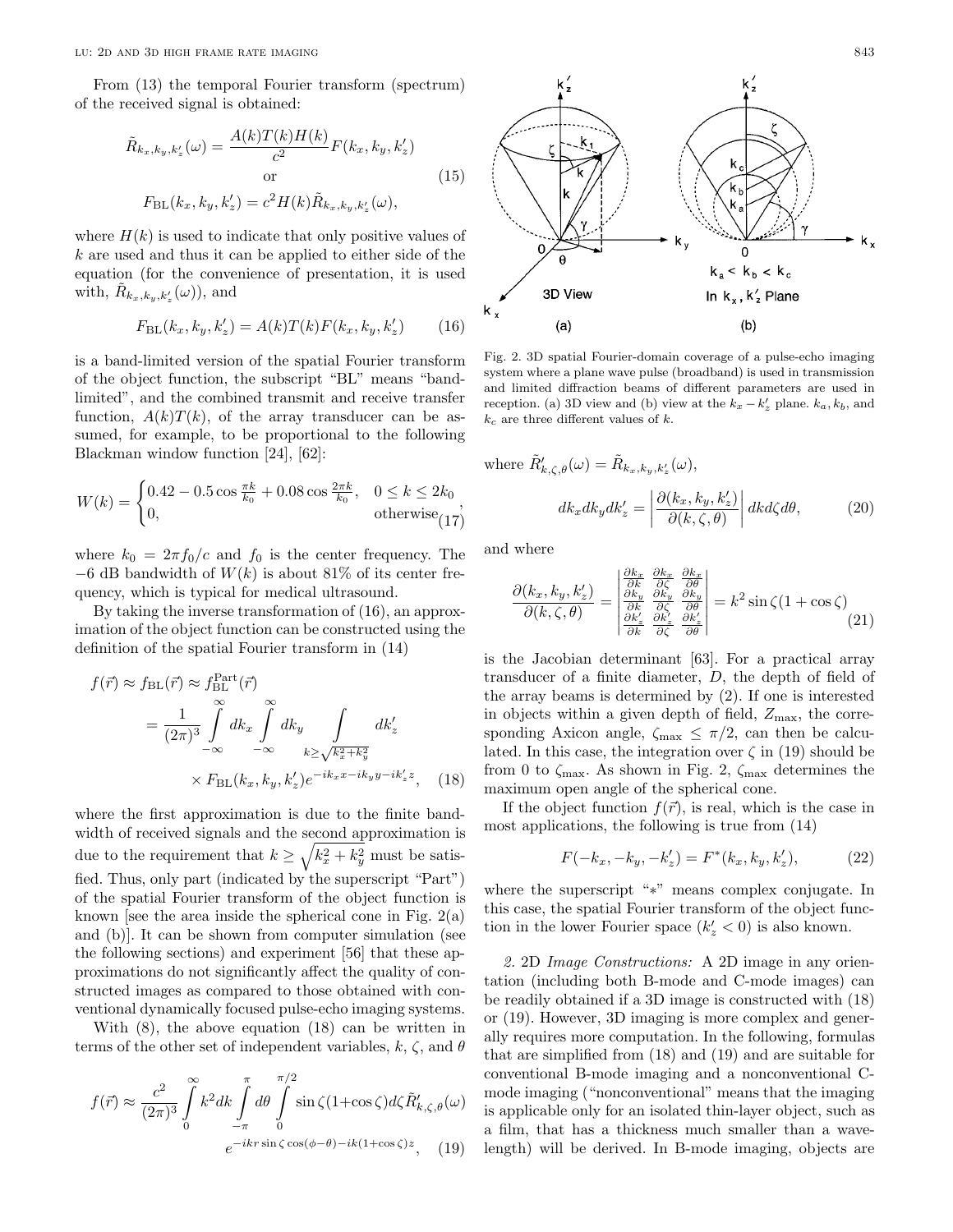assumed to be independent of  $y$  (along the elevation direction), and in C-mode imaging, objects are assumed to be a thin layer located at an axial distance  $z = z_0$  away from the transducer, where  $z_0$  is a constant.

C-mode imaging assumes the object function  $f(\vec{r})$  in (13) represents a thin layer that is in parallel with the surface of a 2D array transducer. This is indicated mathematically as follows:

$$
f(\vec{r}) = f^{(1)}(x, y)\delta(z - z_0),
$$
\n(23)

where  $\delta$  is the Dirac-Delta function and  $f^{(1)}(x, y)$  is a transverse object function. The received signal is then expressed as follows from (13):

$$
R_{k_x,k_y,k'_z}^{(1)}(t)
$$
  
=  $\frac{1}{2\pi} \int_{-\infty}^{\infty} \frac{A(k)T(k)H(k)}{c} \left[ \int_{S} f^{(1)}(x,y)e^{ik_x x + ik_y y} dxdy \right]$   
 $\times e^{ik'_z z_0} e^{-i\omega t} dk$   
=  $\frac{1}{2\pi} \int_{-\infty}^{\infty} \frac{A(k)T(k)H(k)}{c} F^{(1)}(k_x,k_y)e^{ik'_z z_0} e^{-i\omega t} dk,$ 

where S is the area of the object and  $F^{(1)}(k_x, k_y)$  is the spatial Fourier transform of  $f^{(1)}(x, y)$ . As with (15) and (16), we then have:

$$
F_{\rm BL}^{(1)}(k_x, k_y) = A(k)T(k)F^{(1)}(k_x, k_y)
$$
  
=  $c^2 H(k)\tilde{R}_{k_x, k_y, k_z}^{(1)}(\omega)e^{-ik_z'z_0}.$  (25)

From (25), the 2D image of a thin-layer object can be constructed approximately with the 2D inverse spatial Fourier transform as follows:

$$
f^{(1)}(x,y) \approx f_{\text{BL}}^{(1)}(x,y)
$$
  
= 
$$
\frac{1}{(2\pi)^2} \int\limits_{\sqrt{k_x^2 + k_y^2} \le k} \int F_{\text{BL}}^{(1)}(k_x, k_y) e^{-ik_x x - ik_y y} dk_x dk_y.
$$
 (26)

Equation (26) can be evaluated by either fixing the wave number (monochromatic),  $k = k_0 = 2\pi f_0/c$ , where  $f_0$  is the center temporal frequency of the pulse-echo system, or fixing the Axicon angle,  $\zeta = \zeta_{\text{max}}$ , and then changing k (broadband). For the monochromatic case,  $k = k_0$ , we have:

$$
f^{(1)}(x,y) \approx \frac{c^2}{(2\pi)^2} \int\limits_{\sqrt{k_x^2 + k_y^2} \le k_0} \int \left[ \tilde{R}_{k_x,k_y,k_z}^{(1)}(\omega_0) e^{-ik_z'z_0} \right] \times e^{-ik_x x - ik_y y} dk_x dk_y, \quad (27)
$$

where  $\omega_0 = k_0 c$ . If  $\zeta = \zeta_{\text{max}}$  is fixed, from (8), we obtain

$$
f^{(1)}(x,y) \approx \frac{c^2 \sin^2 \zeta_{\text{max}}}{(2\pi)^2}
$$

$$
\cdot \int_{0}^{\infty} k dk \int_{-\pi}^{\pi} d\theta \left[ \tilde{R}_{k,\zeta_{\text{max}},\theta}^{(1)'}(\omega) e^{-ik(1+\cos \zeta_{\text{max}})z_0} \right]
$$

$$
\times e^{-ikr \sin \zeta_{\text{max}} \cos(\phi-\theta)}, \quad (28)
$$

where  $\tilde{R}^{(1)'}_{k,\zeta,\theta}(\omega) = \tilde{R}^{(1)}_{k_x,k_y,k_z}(\omega)$ . Notice that in the monochromatic case, if the aperture is finite, there may be many points in the space where the transmit beam is zero in amplitude due to the interference of edge waves. However, the influence of edge wave can be reduced dramatically with an aperture weighting such as the cosine weighting at the expense of reduced effective aperture size.

To construct B-mode images, it is assumed that the object function  $f(\vec{r})$  is given by  $f(\vec{r}) = f^{(2)}(x, z)$ . That is, the object is uniform along the  $y$  direction. In this case, it is not necessary to weight array transducers in the  $y$ direction, and thus a 1D array transducer instead of a 2D array can be used.

From (5), broadband layered array beams can be derived by setting the free parameter,  $k_y$ , to zero [29]–[31]

$$
\Phi_{\text{Layer}}(x, z, t) = \frac{1}{2\pi} \int_{-\infty}^{\infty} T(k)H(k)e^{ik_x x + ik_z z} e^{-i\omega t} dk,
$$
\n(29)

where the subscript "Layer" represents "layered array beams,"  $k'_z = k + k_z$ , and where

$$
\begin{cases} k_x = k \sin \zeta \\ k_z = \sqrt{k^2 - k_x^2} = k \cos \zeta \ge 0 \end{cases}
$$
 (30)

is a special case of (8) with  $\theta \equiv 0$ .

From (13), the resulting received signal is as follows:

$$
R_{k_x,k'_z}^{(2)}(t)
$$
  
=  $\frac{1}{2\pi} \int_{-\infty}^{\infty} \frac{A(k)T(k)H(k)}{c} \left[ \int_{S} f^{(2)}(x,z)e^{ik_x x + ik'_z z} dxdz \right]$   

$$
\times e^{-i\omega t} dk
$$
  
=  $\frac{1}{2\pi} \int_{-\infty}^{\infty} \frac{A(k)T(k)H(k)}{c} F^{(2)}(k_x,k'_z)e^{-i\omega t} dk,$ 

where  $F^{(2)}(k_x, k_z')$  is the spatial Fourier transform of  $f^{(2)}(x, z)$  and "S" is an area in the  $x - z$  plane. [Because  $k'_z \ge k \ (k \ge 0)$ , the spatial Fourier transform of  $f^{(2)}(x, z)$ is known only in the area shown in Fig. 2(b).]

If  $f(\vec{r})$  is also a function of y, the  $f^{(2)}(x, z)$  in (31) is an effective 2D object function that is given by:

$$
f^{(2)}(x,z) = \int_{-\infty}^{\infty} f(\vec{r}) dy.
$$
 (32)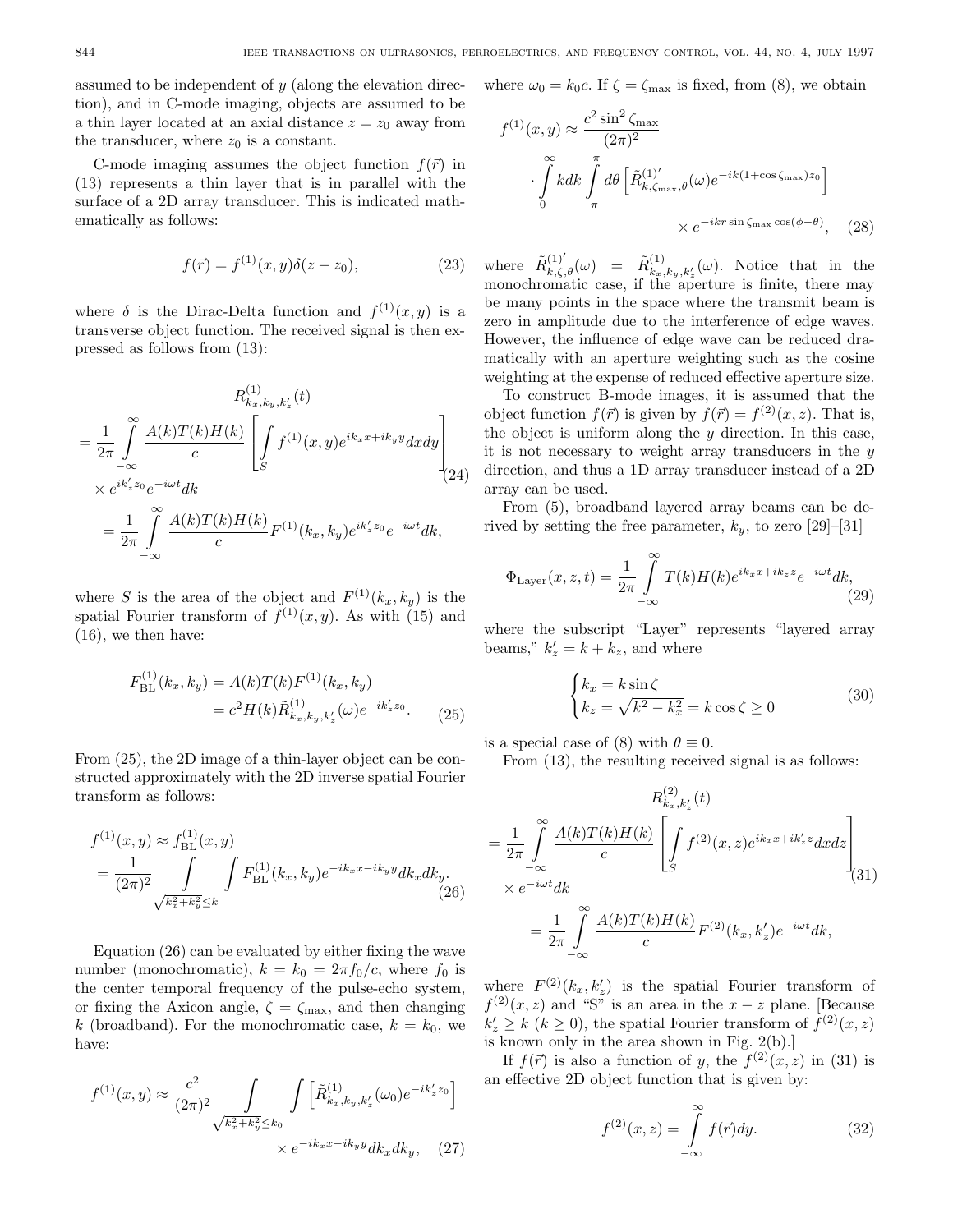In most B-scan systems, beams are focused with a lens in the elevation direction  $(y \text{ direction})$ , the slice thickness is quite small at focus and the effective 2D object function in (32) can be written as follows:

$$
f^{(2)}(x,z) \approx f(x,y_0,z)d_y,
$$
\n(33)

where  $y_0$  is the center plane of the slice defined by the elevation focus and  $d_y$  is the slice thickness (notice that the focusing in the  $y$  direction will not affect the layered array beams in the  $x$  direction [29] and Fig. 5 in [20]).

From (31), it follows:

$$
F_{\rm BL}^{(2)}(k_x, k_z') = A(k)T(k)F^{(2)}(k_x, k_z') = c^2 H(k)\tilde{R}_{k_x, k_z'}^{(2)}(\omega),
$$
\n(34)

where  $\tilde{R}_{k_x,k'_z}^{(2)}(\omega)$  is the temporal Fourier transform of  $R_{k_x, k'_z}^{(2)}(t)$ . The effective object function can be constructed  $\widehat{\mathcal{L}}_{x}^{\kappa,x,z}$  mately by inverse spatial Fourier transformation of  $F_{\text{BL}}^{(2)}(k_x, k_z')$  in (34):

$$
f^{(2)}(x, z) \approx f_{BL}^{(2)}(x, z) \approx f_{BL}^{(2)Part}(x, z)
$$

$$
= \frac{1}{(2\pi)^2} \int_{-\infty}^{\infty} dk_x \int_{k \ge |k_x|} dk'_z F_{BL}^{(2)}(k_x, k'_z) e^{-ik_x x - ik'_z z}.
$$
(35)

Using  $(30)$ ,  $(35)$  can be written as:

$$
f^{(2)}(x,z) \approx \frac{c^2}{(2\pi)^2} \int_0^\infty k dk \int_0^{\pi/2} (1 + \cos \zeta) d\zeta
$$

$$
\times \tilde{R}_{k,\zeta}^{(2)'}(\omega) e^{-ikx \sin \zeta - ik(1 + \cos \zeta)z}.
$$
 (36)

#### III. Computer Simulations

In the following, simulations of both 2D C-mode and 3D pulse-echo imaging are described. 2D B-mode imaging is simulated with parameters corresponding to experiments [56]. In fact, 2D B-mode imaging is a special case of 3D [compare (19) and (36)] but using a conventional linear array and simpler electronics. In the following simulations, Rayleigh-Sommerfeld diffraction formula [24], [64] is used.

In the simulations, we assume that the transducer is a circular 2D array (Fig. 1). The diameter of the transducer, D, is 50 mm. The transducer is broadband and its center frequency is 2.5 MHz. The bandwidth of the transducer is about 81% of the center frequency [assume that the combined transmit and receive transfer function is proportional to the Blackman window function given in (17)] [24]. The background medium is assumed to be water that has a speed of sound of 1500 m/s giving a wavelength of 0.6 mm at the center frequency. The objects are assumed to be composed of point scatterers. The inter-element distance of the array transducer is assumed to be 0.3 mm in both  $x$  and  $y$  directions. In transmission, all the array elements are connected electronically to transmit a plane

wave pulse (broadband). Echoes from objects (Fig. 1) are received with the same array that is weighted to produce

limited diffraction receptions. By choosing a pair of spatial weighting frequencies,  $k_x$  and  $k_y$ , one obtains the spatial Fourier transform of the object function evaluated at these frequencies [see (13) for 3D and (24) for 2D] (this is similar to the frequency and phase encoding in MRI (magnetic resonance imaging) [65], [66]). Given  $k_x$  and  $k_y$ ,  $k_z$  is determined by  $k$  that is related to the temporal frequency by  $k = 2\pi f/c$ .

To use the FFTs and IFFTs directly,  $k_x$  and  $k_y$  are chosen at rectangular grids. The temporal spectra [(15) and (25)] of the received signals are calculated by the FFTs for each pair of  $k_x$  and  $k_y$ . Using the nearest-neighbor interpolation [67], the Fourier transform of the object functions at  $k'_z$  can be determined with the formula

$$
k'_z = k + k_z = k + \sqrt{k^2 - k_x^2 - k_y^2}
$$
 (37)

for 3D image constructions. For 2D C-mode imaging, the following formula (27) (monochromatic or fixed frequency)

$$
k'_z = k_0 + \sqrt{k_0^2 - k_x^2 - k_y^2}
$$
 (38)

or (28) (broadband or fixed Axicon angle)

$$
k'_z = k(1 + \cos \zeta) \tag{39}
$$

is used in the interpolation. In the broadband 2D C-mode imaging, a short time gate (a Blackman window function having a width of 2.4  $\mu$ s) is applied to the received signals to select a layer at  $z = z_0$ .

## IV. RESULTS

Results of both 2D C-mode and 3D pulse-echo imaging are given in the following. These results indicate that the approximations (18) due to a finite temporal bandwidth and limited spatial Fourier-domain coverage that are typical in medical ultrasonic imaging do not significantly affect the quality of constructed images in terms of spatial resolutions, sidelobes, and contrast.

For 2D C-mode imaging, single layer objects used for the constructions are shown in Figs.  $3(a)$  and (b). These objects are located at  $z = z_0$  and are composed of either a single point scatterer [Fig.  $3(a)$ ] on the axis of the transducer or 24 point scatterers forming a stacked letter "L" [Fig. 3(b)]. The dimensions of the objects are shown in Fig. 3. Images constructed with (28) (broadband—with a fixed  $\zeta$  at several axial distances are shown in Fig. 4. With the parameters given in Fig. 4, the depth of field of the limited diffraction array beams (5) or X waves (1) is about 216 mm (2). At the boundary of the depth of field, it is seen that images start to degrade (see images at  $z_0 =$ 200 mm in Fig. 4).

To see the sidelobes of the constructed images, line plots along the x axis of the single point scatterer (PSF or point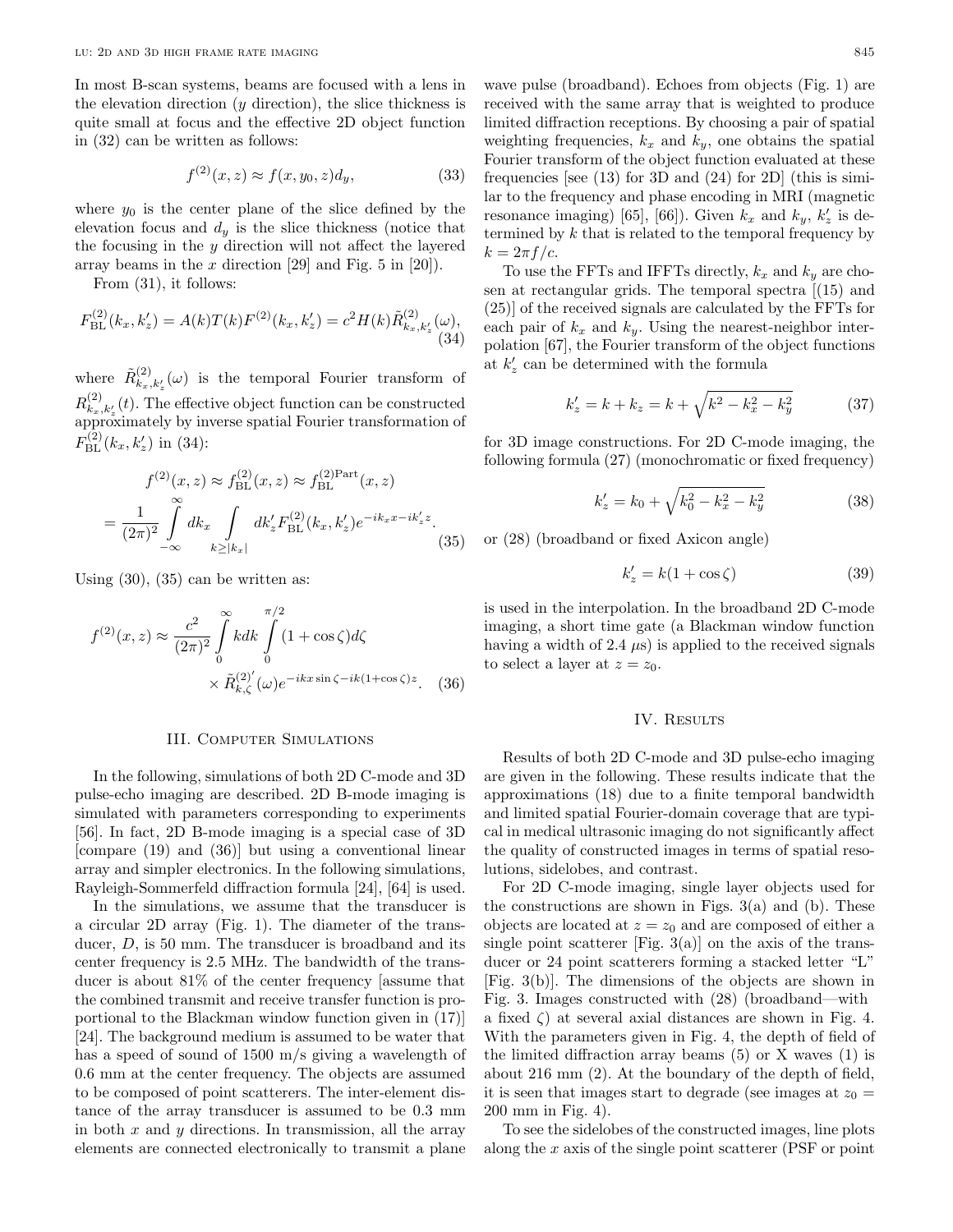

Fig. 3. Single-layer objects (lay in a plane perpendicular to the beam axis) for 2D C-mode imaging. (a) Single point scatterer. (b) Stacked letters "L" consisting of multiple point scatterers.



Fig. 4. Constructed 2D C-mode images of the single-layer objects. Panels in the top, middle, and bottom rows correspond to images constructed at the axial distances,  $z_0 = 30, 100,$  and 200 mm, respectively. Panels on the left and right columns are constructed images of the single point scatterer and stacked "L" corresponding to Figs. 3(a) and (b), respectively. Absolute values of the real part of the constructed images are shown. Transducer parameters are given on the top of the images. The circle surrounding each image indicates the area of transducer aperture.



Fig. 5. (a) Line plots of the constructed 2D C-mode images of the point scatterer in the left column of Fig. 4 along the x axis at three axial distances:  $z = 30$  (solid lines), 100 (dotted lines), and 200 mm (dashed lines). These plots are obtained with a fixed Axicon angle,  $\zeta = 6.6^{\circ}$ . (b) Line plots of constructed 2D C-mode images (not shown) of the point scatterer with a fixed temporal frequency  $(2.5 \text{ MHz})$  but varying  $\zeta$  within 6.6<sup>°</sup>. The plots have the same format as those in Panel (a). The unit of vertical axes is dB



Fig. 6. 3D objects for 3D image constructions. (a) A three-layer object consisting of 9 point scatterers. The separation between layers is 3 mm. (b) A 6 mm diameter sphere of random point scatterers. (c) 5 cystic spheres embedded in a background of random scatterers.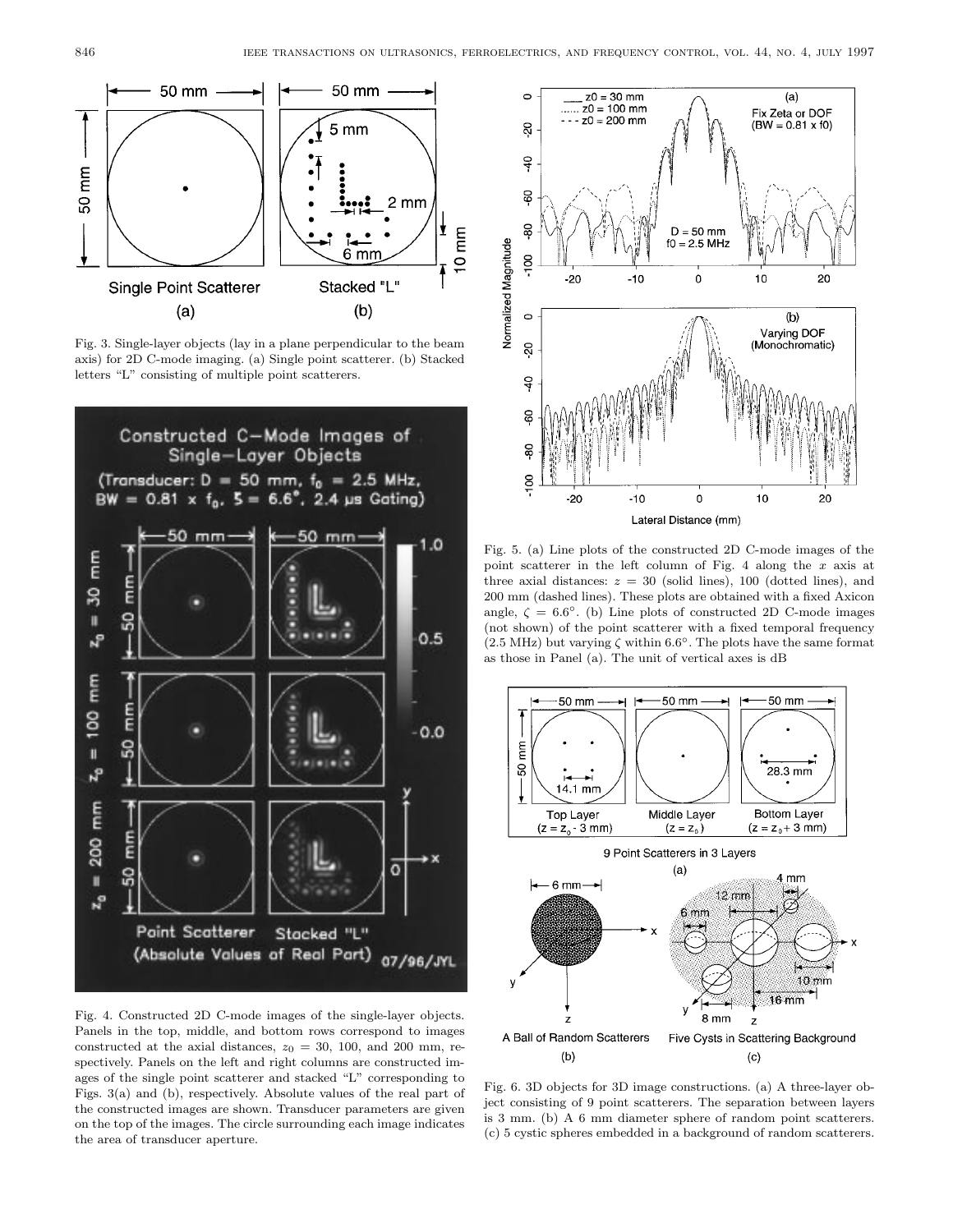spread function) are shown in Fig. 5(a). For comparison, line plots of images of the same point scatterer constructed with (27) for a fixed frequency,  $k_0 = 2\pi f_0$ , where  $f_0 =$ 2.5 MHz (monochromatic), are shown in Fig. 5(b). In this case, the lateral resolution of images decreases with the increase of depth (no longer limited diffraction). This is due to the change of the Axicon angle,  $\zeta$ , as  $k_x$  and  $k_y$ change.

Three 3D objects are used for 3D image constructions (Fig. 6). The first is an object consisting of 9 point scatterers in 3 layers separated by 3 mm between the layers. The geometry of each layer is shown in Fig.  $6(a)$ . The second is a sphere of radius of 3 mm [Fig. 6(b)]. It consists of numerous randomly positioned point scatterers and its center is on the axis of the transducer. The last object consists of 5 cystic spheres of different diameters embedded in random scattering background [Fig. 6(c)].

Images of the 3–layer object constructed with (18) or (19) are shown in Fig. 7. Both 3D and 2D views are presented. It is seen that the lateral resolution of the constructed images degrades with depth. This is due to the fact that smaller Axicon angles have to be used to increase the depth of field (2) of limited diffraction beams [(1) and  $(5)$ ] at larger depths. Line plots along the x and z axes are shown in Figs. 8(a) and (b), respectively. From both Fig. 7 and Fig. 8(b), it is seen that the edge waves of the unshaded transmit plane wave produce artifacts behind the main images near the axis of the transducer. The edge waves can be reduced by a proper aperture weighting of the transmission aperture and then unshade the constructed images to recover from the weighting effects (assume that there are no zeroes in the weighting functions).

Constructed 3D images of the sphere of random scatterers are shown in Fig. 9. Similar to Fig. 7, lateral resolution of the images in Fig. 9 degrades with depth. The formula used for the constructions is the same as that for Fig. 7. Line plots of the constructed images of the sphere along the x and z axes through the center of the sphere are shown in Figs.  $10(a)$  and (b), respectively.

Images of 5 cystic spheres constructed with (18) or (19) are shown in Fig. 11. The constructed images are displayed at 3 perpendicular planes  $(x, y, \text{ and } z)$  intersected at the center of the center sphere. From Fig. 11, it is seen that images constructed with the new method also have a high contrast (notice that images in this figure is log compressed).

#### V. A Suggested Imaging System

The theory of the new imaging method developed in the previous sections can be implemented with a suggested system described in the following for 3D high frame rate imaging  $[(18)$  or  $(19)$ . For 2D B-mode imaging  $[(35)$  or (36)], the system can be scaled down by one dimension (setting the free parameter,  $k_y$ , to zero), which greatly simplifies both the transducer and electronics required by the system (replacing the 3D IFFT with 2D and using a 1D array transducer).

To illuminate objects such as biological soft tissues within a finite aperture and a depth of interest (e.g., 200 mm in medical ultrasound), a uniform plane wave pulse (broadband) is transmitted by a 2D array transducer with all of its elements connected together electronically (Fig. 12). The plane wave may be weighted near the edges (heavy weighting may reduce the effective transducer aperture and thus reduce the effective viewing area) to reduce edge waves. After images are constructed, the weighting effects can be compensated with the inversion of the transmit weighting function.

Waves scattered from the objects are received with the same array transducer that is used in transmission. Signal from each element is connected to a  $T/R$  (transmit/receive) switch and then pre-amplified and compensated for attenuation with a TGC (time-gain control) chip. The received echo signals are gated so that a slice of tissue (along the z direction) of thickness,  $d_z$ , can be selected. The gated signals are then weighted with either grid array beams (5) for 3D or layered array beams (29) for 2D B-mode imaging to produce A-lines. The weightings are simple cosine and sine functions and can be approximated with piecewise steps (the step size is determined by the inter-element distance of the array transducers). To use the FFT and IFFT algorithms directly, the free parameters of the limited diffraction beams,  $k_x$  and  $k_y$ , are chosen so that they fall exactly at the rectangular grids of the spatial Fourier domain (Fig. 2) of the objects. The sampling intervals of  $k_x$  and  $k_y$  are determined by the dimensions,  $d_x$  and  $d_y$ , of constructed images in the x and y directions, respectively (i.e.,  $\Delta k_x \leq 2\pi/d_x$  and  $\Delta k_y \leq 2\pi/d_y$ ). The number of samples,  $N_x$  and  $N_y$ , in these directions are determined by the spacing of the constructed images in the corresponding directions. The acquired A-lines are digitized with A/D converters at a rate that satisfies the Nyquist sampling theorem [62] and their temporal spectra can be obtained with DSP chips or ASIC (application specific integrated circuits). The Fourier transform of objects at the equal-distance intervals along the  $k'_z$  direction are obtained from the discrete temporal spectra of the A-lines with the nearest-neighbor interpolation using the formula:

$$
k = \frac{k_z'^2 + k_x^2 + k_y^2}{2k_z'}, \ k_z' \ge \sqrt{k_x^2 + k_y^2}.
$$
 (40)

At points where (40) is not satisfied, the Fourier space is simply filled with zeroes. Similar to  $k_x$  and  $k_y$ , the sampling interval along  $k'_z$  [(18) and (35)] is determined by the inversion of the thickness of constructed images (i.e.,  $\Delta k_z' \leq 2\pi/d_z$ , and the number of samples in the z direction,  $N_z$ , is determined by the step size of the constructed images in this direction. Because object functions are assumed to be real, their spatial Fourier transform at  $k'_z < 0$  (lower part of Fig. 2) can be determined from that at  $k'_z \geq 0$  (22). The formula (40) can be implemented with a lookup table stored in a ROM (read-only memory) or an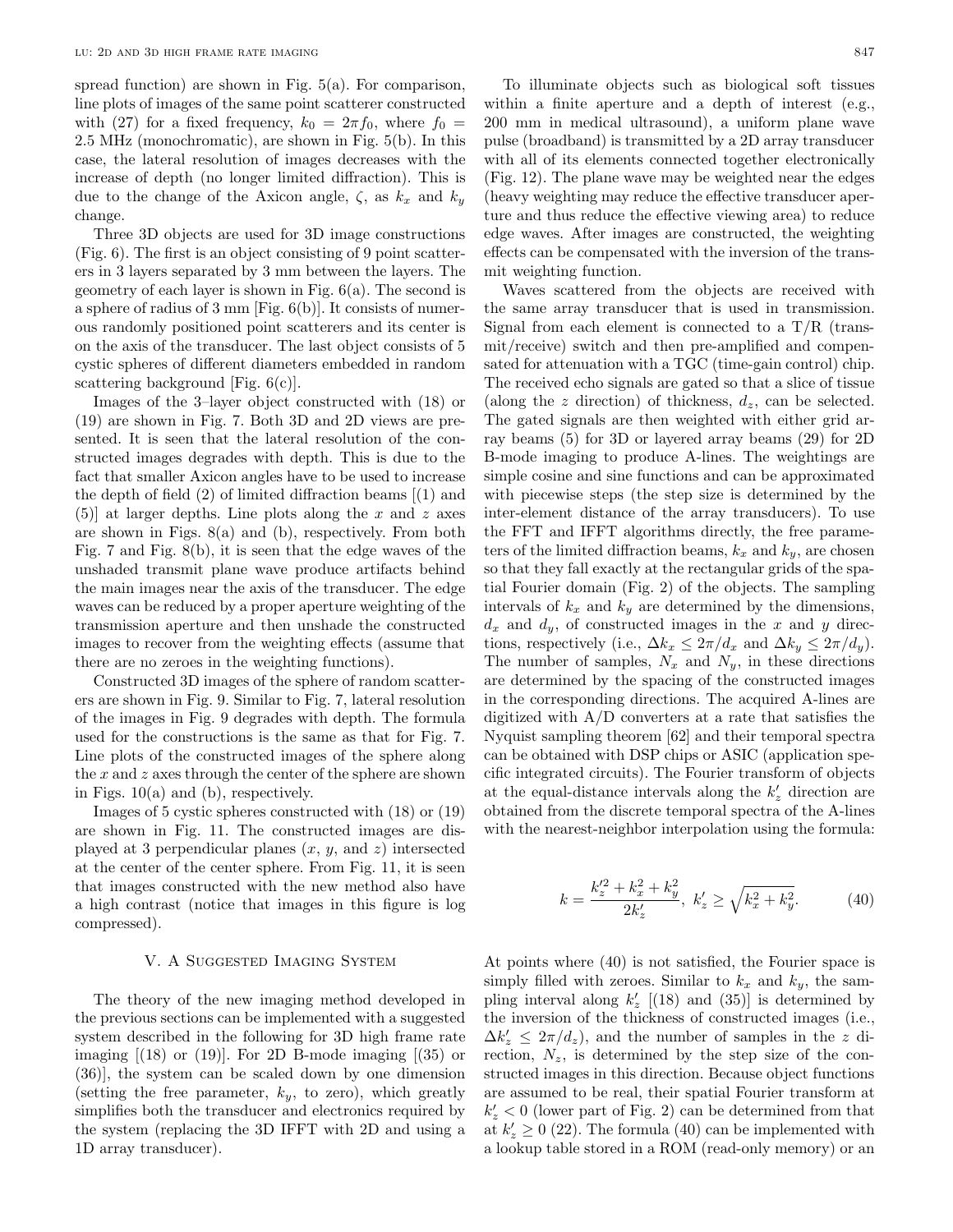

Fig. 7. Constructed 3D images of the three-layer object in Fig. 6(a). Panels in the left column are 3D volume rendered images with a threshold of 0.1 (maximum is 1.0). Images are rendered with the commercial software package  $ANALYZE^{\circledR}$  (Mayo Clinic, Rochester, MN.). The size of constructed volumes is  $50 \times 50 \times 15.36$  mm<sup>3</sup>. Transducer is assumed to be on top of the volumes. The three layers of the constructed images are displayed separately on the right hand side of the volume rendered images. These layers correspond to those in Fig. 6(a). Panels in the top, middle, and bottom rows correspond to the axial distances of the center of the object at  $z = 30$ , 100, and 200 mm, respectively.

FPGA (field programmable array), to generate necessary  $k$  values for the interpolations. After obtaining the spatial Fourier transform of the object functions at all rectangular grids of  $k_x$ ,  $k_y$ , and  $k_z'$ , images are constructed by DSP chips or ASIC that perform a 3D IFFT.

The beamforming method above is completely different from the one (dynamic focusing) currently used in all 2D B-mode and 3D imaging [44]–[46]. The advantages of the FFT-based beamformer are low cost and high speed. Because only one transmission is required to construct images, the theoretical frame rate can be as high as 3750 frames/second for biological soft tissues at a 200 mm depth. In practice, the frame rate will be limited by the speed of the electronics, DSP or ASIC chips, and the speed to process the large amount of 3D data for display (such as volume rendering and surface extraction, etc.), as well as the monitor refresh rate. The potential high frame rate imaging will be less subject to motion artifacts of fast moving objects such as the heart leaflet and will make 3D flow vector imaging or angiography possible [42].

#### VI. Discussion

#### A. Resolutions

From Figs. 5 and 8, it is seen that the resolutions of images constructed with the new method are high (the theoretical diffraction-limited −6 dB lateral beamwidth of a focused piston beam at focus is given by  $0.71\lambda z/(D/2)$ (see p. 425 of [4]), which is 5.68 $\lambda$  for  $D = 50$  mm and  $z = 200$  mm). The  $-6$  dB resolutions of both 2D C-mode and 3D imaging at three axial distances from the transducer are listed in terms of the wavelength  $(\lambda = 0.6 \text{ mm})$ in Table I. With a fixed Axicon angle,  $\zeta = 6.6^{\circ}$ , the depth of field of the limited diffraction beams given by (2) or (5) is also fixed. This allows a nearly constant lateral resolution over a large depth of interest in 2D C-mode imaging [Figs. 4 and 5(a)]. If the temporal frequency is fixed at  $f_0 = 2.5$  MHz (monochromatic) but the Axicon angle is allowed to vary,  $0 \le \zeta \le \zeta_{\text{max}} = 6.6^{\circ}$ , the lateral resolution of 2D C-mode images changes significantly with the axial distance [Fig. 5(b)]. Notice that the constraint,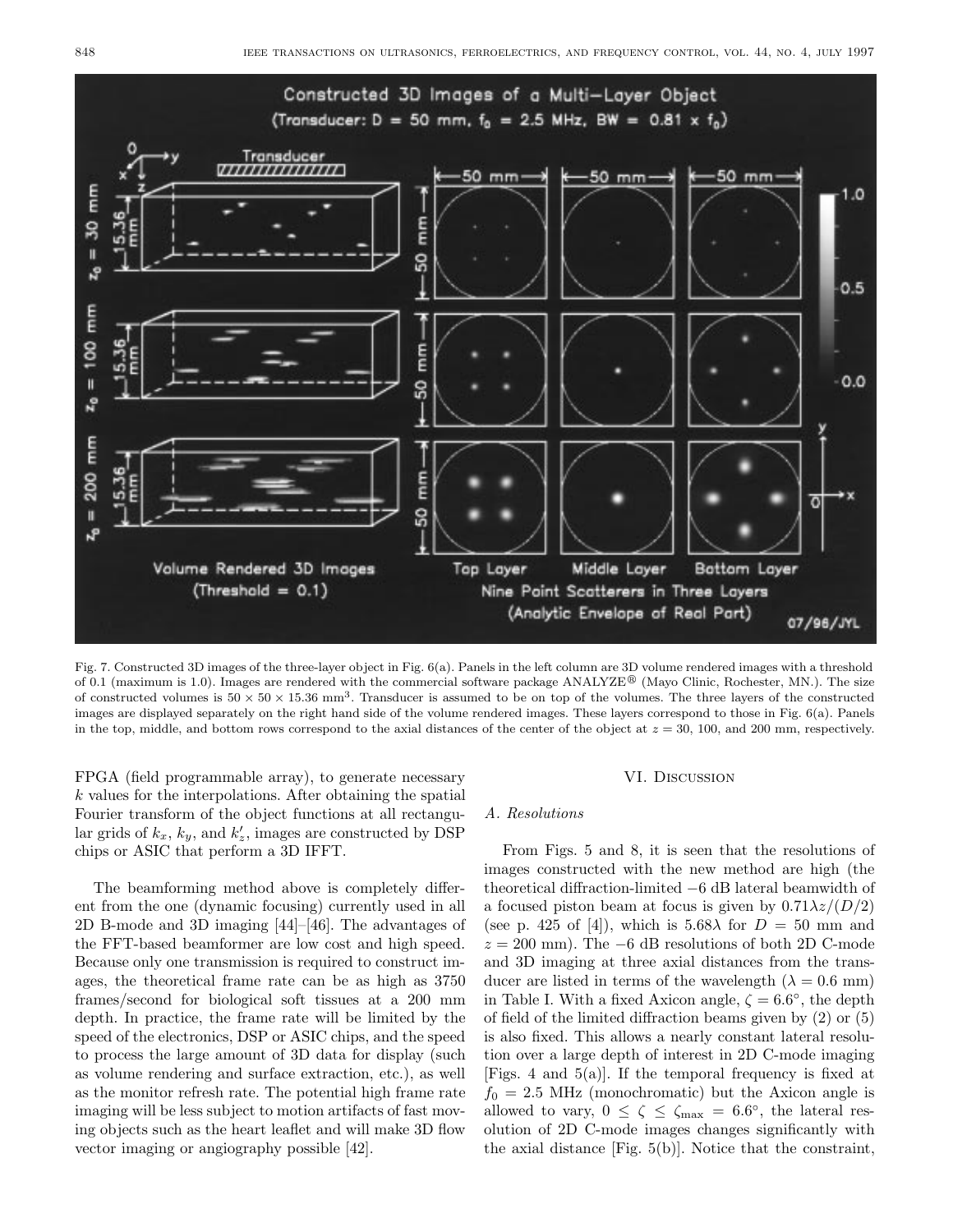## TABLE I

<sup>−</sup><sup>6</sup> <sup>d</sup>B Lateral and Axial Beam-Widths (Resolution) of Constructed Images of a Point Target (Point Spread Function) in Terms of Wavelength, <sup>λ</sup>. For Comparison, the Theoretical Diffraction-Limited <sup>−</sup><sup>6</sup> <sup>d</sup>B Lateral Beam-Widths of a Focused PISTON TRANSDUCER (DIAMETER D=50 MM) AT FOCUS ARE ALSO LISTED. AS THE AXICON ANGLE  $(\zeta \lt \pi/2)$  Increases,

One can Expect That the Lateral Resolution of Constructed Images will Approach to the Diffraction Limit [56].

|                       |                                             | 2D C-Mode Imaging                               |                                                 |                                                             |                                                 |
|-----------------------|---------------------------------------------|-------------------------------------------------|-------------------------------------------------|-------------------------------------------------------------|-------------------------------------------------|
|                       |                                             | Fixed $\zeta$ or<br>depth of field              | Monochromatic<br>$(f_0 = 2.5 \text{ MHz})$      | 3D<br>imaging                                               | Focused piston<br>(diffraction limit)           |
| Lateral<br>resolution | $z = 30$ mm<br>$z = 100$ mm<br>$z = 200$ mm | $4.58\lambda$<br>$4.58\lambda$<br>$5.42\lambda$ | $3.75\lambda$<br>$6.25\lambda$<br>$8.75\lambda$ | $1.25\lambda$<br>$3.33\lambda$<br>$6.67\lambda$             | $0.85\lambda$<br>$2.84\lambda$<br>$5.68\lambda$ |
| Axial<br>resolution   | $z = 30$ mm<br>$z = 100$ mm<br>$z = 200$ mm | N/A<br>N/A<br>N/A                               | N/A<br>N/A<br>N/A                               | $\leq 0.833\lambda$<br>$< 0.833\lambda$<br>$< 0.833\lambda$ |                                                 |

 $\zeta_{\text{max}} = 6.6^{\circ}$ , is used to keep the number of samples constant in the Fourier space (assume that the distance between samples is the same) for both the monochromatic (varying  $\zeta$ ) and broadband (fixed  $\zeta$ ) 2D C-mode imaging.

In 3D image constructions (Figs. 7 to 11), the maximum Axicon angle,  $\zeta_{\text{max}}$ , is determined by the formula:

$$
\zeta_{\text{max}} = \tan^{-1} \left( 0.926 \frac{D}{2z_0} \right),\tag{41}
$$

where  $z_0$  is the axial distance between the transducer and the center of objects, and the constant, 0.926, is used to allow the actual depth of field to be a little larger than  $z_0$ . (Actually, from the experiment [56] one sees that a constant that is much larger than 0.926 can be used to enhance the lateral resolution without degrading image quality. With this technique, the lateral resolution of the 3D images may be more close to the diffraction limit given above and listed in Table I. However, a larger  $\zeta$  requires a greater amount of computation in 3D simulation.) For  $z_0 = 30, 100, \text{ and } 200 \text{ mm}, \zeta_{\text{max}} = 37.6^{\circ}, 13.0^{\circ}, \text{ and } 6.60^{\circ},$ respectively. From  $(8)$ , we see that a larger  $\zeta_{\text{max}}$  will allow larger  $k_x$  and  $k_y$  for a given transducer bandwidth. The lateral resolution enhancement with the decrease of the axial distance,  $z_0$  (or the increase of the maximum Axicon angle,  $\zeta_{\text{max}}$ , is clearly seen from Figs. 7 and 8 and Table I.

## B. Sidelobes

Sidelobes of constructed 2D C-mode and 3D images are shown in Figs. 5, 8, and 10. With the new method, sidelobes of constructed images decrease with the sampling intervals,  $\Delta k_x$ ,  $\Delta k_y$ , and  $\Delta k_z'$ , in the spatial Fourier domain. Sidelobe levels for 2D C-mode imaging shown in Fig. 5 are achieved with  $\Delta k_x = \Delta k_y = 2\pi/100 \text{ mm}^{-1}$ . For 3D imaging,  $\Delta k_x = \Delta k_y = 2\pi/60 \text{ mm}^{-1}$  and  $\Delta k_z' =$  $2\pi/15.36$  mm<sup>-1</sup>. A recent study by the author shows that sidelobes can also be greatly reduced (almost doubled in dB scale) with a cosine weighting at the receiving aperture. However, a heavier aperture weighting is at the expense of the lateral resolution and lateral field of view of constructed images.

## C. Depth of Field

Depth of field (2) of limited diffraction array beams are the same as that of X waves for a given aperture size and Axicon angle [30], [31]. In 3D imaging, the minimum depth of field of the beams can be adjusted to the depth of interest to maximize the lateral resolution (this is the case for Figs. 7 to 11). The depth of field for the plane wave pulse is usually much larger than that of limited diffraction beams and thus needs not to be considered. If one wishes to fix the minimum depth of field, or the maximum Axicon angle, the volume of the spherical cone [Fig.  $2(a)$ ] in the spatial Fourier domain will remain the same. This will result in a nearly uniform lateral resolution for constructed images at all axial depths (see Fig. 4 and Table I).

## D. Edge Waves

The influence of edge waves of unshaded plane wave transmission is clearly seen near the axis of the transducer (Figs. 7 to 10). The influence can be reduced dramatically if the transmitting aperture is weighted properly (see Fig. 7 of [24]). After images are constructed, the influence of the weighting can be compensated as was discussed in the previous sections.

## E. Frame Rate

The new method has a potential for high frame rate imaging (up to about 3750 frames/second for biological soft tissues at a 200 mm depth). This is possible because multiple transmissions of ultrasound beams are not necessary to construct images. Multiple transmissions reduce image frame rate due to the finite speed of sound of objects such as biological soft tissues [45], [46]. The high frame rate will reduce artifacts in imaging of fast moving objects such as the heart and is particularly useful for diagnosing congenital diseases of fetus hearts.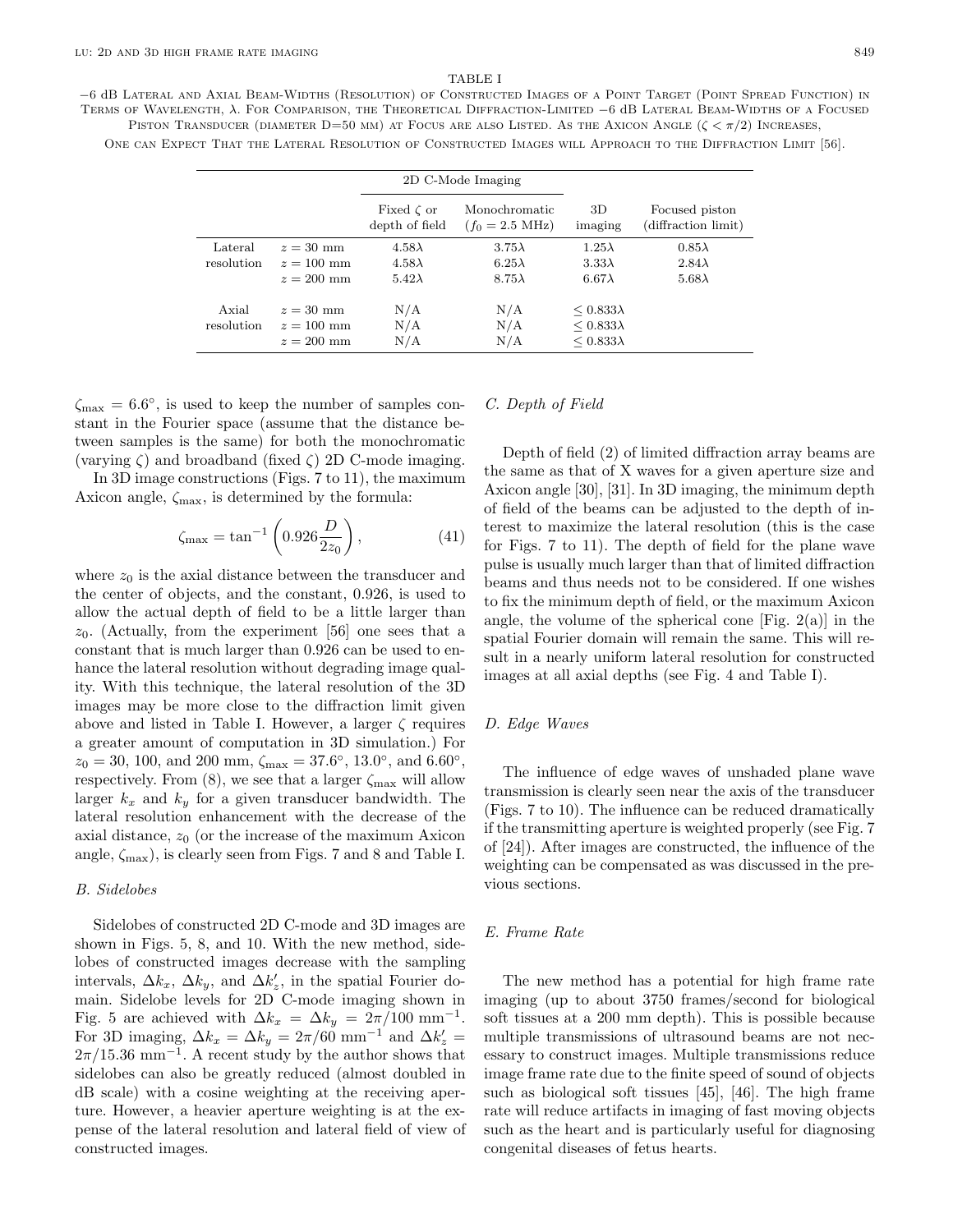#### F. 3D Blood Flow Vector Imaging

With the high frame rate capability of the new method, two consecutive volumes of 3D RF (radio frequency) data or images can be acquired and stored for speckle tracking analysis [42]. This enables 3D flow vector imaging, which may overcome many problems associated with conventional Doppler blood flow techniques [42].

# G. Underwater Acoustic Imaging

In underwater acoustic imaging, objects are usually further away from transducer as compared to those in medical ultrasound [43]. Given a finite speed of sound of water, it is difficult to construct images at a high frame rate with conventional imaging methods. The new method proposed in this paper offers an opportunity for high quality underwater acoustic imaging at a high frame rate.

## H. 2D Transducer Designs

For 2D C-mode or 3D imaging, a 2D array transducer is required for the new method. The inter-element distances of the transducer along the  $x$  and  $y$  axes are determined by the highest spatial frequencies in  $k_x$  and  $k_y$ , respectively [62]. In current medical ultrasonic imaging, lateral resolution is usually much lower than axial resolution, and therefore, maximum  $k_x$  and  $k_y$  are much smaller than  $k_{\text{max}}$ . For example, if  $\zeta \leq \zeta_{\text{max}} = 6.6^{\circ}$ , from (8) we obtain  $\sqrt{k_x^2 + k_y^2} \le k_{\text{max}} \sin \zeta_{\text{max}} = 0.115 k_{\text{max}}$ , where  $k_{\text{max}}$  is determined by the highest temporal frequency. This means that the inter-element distance of the 2D array can be much larger than that of a fully sampled 2D array where the inter-element spacing is usually less or equal to  $\lambda_{\min}/2 = \pi/k_{\max}$  [33] for electronic steering. The large inter-element distance reduces dramatically the number of elements which is inversely proportional to the square of the inter-element distance. High grating lobes resulted from the large inter-element distance can be eliminated with the sub-dicing technique used in commercial array transducers.

## I. 2D B-Mode Imaging

The new method has also been used for 2D B-mode imaging [56]. In this case a commercially available 1D array transducer is used to replace the 2D array in Figs. 1 and 12. The 1D array may focus in the  $y$  direction with a physical lens to obtain a thin slice thickness near the focus [20], [29]. The echo signals are weighted in the  $x$  direction to produce broadband limited diffraction layered array beams  $(29)$  [29]–[31]. Equation  $(35)$  or  $(36)$  is used to construct 2D B-mode images at a high frame rate. Compared to the 3D imaging system in Fig. 12, a 2D B-mode system is greatly simplified since all the electronics are scaled down by one dimension. The discussion above for the design of 2D array transducer applies also to that of 1D arrays for 2D B-mode imaging.

#### J. Beam Steering

Although steering is not necessary to construct either 2D or 3D images using the new method, beams of the imaging system in Fig. 12 can be steered electronically to increase image field of view. In this case, the inter-element distance of the array transducer in the scan direction must be smaller than or equal to  $\lambda_{\min}/2$  to eliminate grating lobes [33]. In the elevation direction, the inter-element distance can still be large. Linear time delays required for the steering can be added in either the time domain or temporal frequency domain. Apparently, electronic steering increases the system complexity.

A recent computer simulation by the author indicates that a field of view which is much larger than the transmission aperture can be obtained without beam steering if limited diffraction array beams are used in both transmission and reception (see the following subsection), even if both the transmission and reception apertures are weighted with a cosine function to reduce sidelobes. This is because the transmission and reception beams are always in the same directions, which is different from the plane wave transmission where objects lay outside of the transmission aperture are not illuminated and thus no images can be constructed for these objects.

## K. Increasing Spatial Fourier-Domain Coverage

As shown in Fig. 2, only part of spatial Fourier domain is acquired by the measured backscattered signals. Several methods can be used to increase the Fourier-domain acquisition and thereby increase image resolution. If the imaging system in Fig. 1 is rotated around the object, the spherical cone in Fig. 2 is rotated accordingly. Such rotations increase the Fourier-domain acquisition, but complicate the imaging system, reduce the system accessibility to the human body, and reduce image frame rate.

Without rotating the imaging system, a more complete spatial Fourier-domain coverage can also be obtained by both transmitting and receiving limited diffraction beams. If in (12) and (13) the plane wave pulse produced during the transmission mode is replaced with limited diffraction array beams, the received signal is as follows:

$$
R_{k'_x,k'_y,k'_z}^{(\text{PEa})}(t)
$$
  
= 
$$
\frac{1}{2\pi} \int_{-\infty}^{\infty} \frac{T^2(k)H(k)}{c} \left[ \int_{V} f(\vec{r}) e^{ik'_x x + ik'_y y + ik'_z z} d\vec{r} \right] e^{-i\omega t} dk
$$
  
= 
$$
\frac{1}{2\pi} \int_{-\infty}^{\infty} \frac{T^2(k)H(k)}{c} F^{(\text{PEa})}(k'_x, k'_y, k'_z) e^{-i\omega t} dk,
$$

where the superscript "(PEa)" means "pulse-echo with array beams,"  $k'_x = 2k_x$ ,  $k'_y = 2k_y$ , and  $k'_z = 2k_z$ . As with (19), using (8), a 3D image construction is then obtained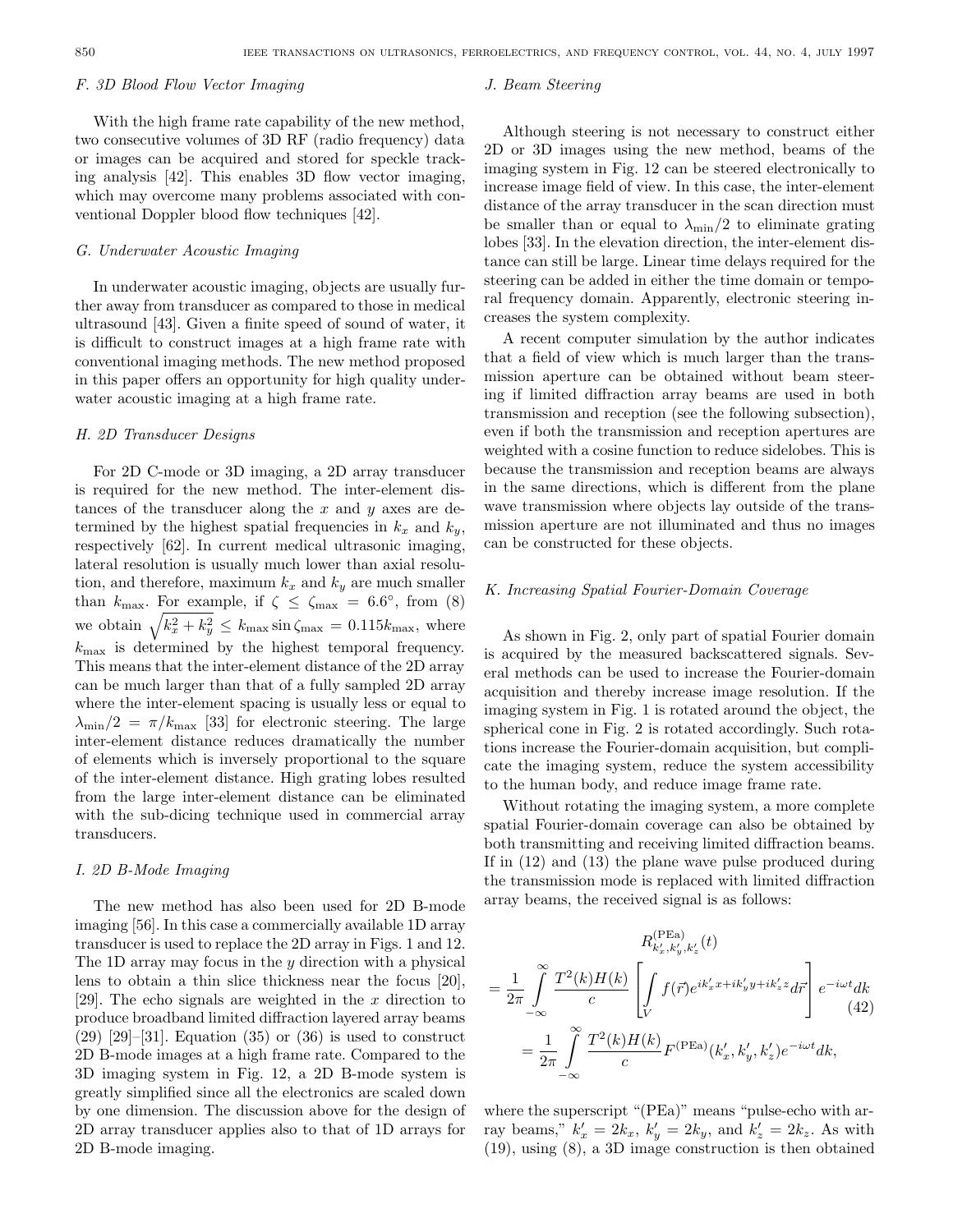according to the following formula:

$$
f(\vec{r}) \approx \frac{8c^2}{(2\pi)^3} \int_0^\infty k^2 dk \int_{-\pi}^{\pi} d\theta \int_0^{\pi/2} \sin \zeta d\zeta \tilde{R}_{k,\zeta,\theta}^{(\text{PEa})\prime}(\omega)
$$
  

$$
e^{-i2kr\sin\zeta\cos(\phi-\theta)-i2kz\cos\zeta},
$$
 (43)

where  $\tilde{R}_{k,\zeta,\theta}^{(\text{PEa})}(\omega) = \tilde{R}_{k'_x,k'_y,k'_z}^{(\text{PEa})}(\omega)$  is the temporal Fourier transform of (42), and " $\approx$ " sign means approximation due to the finite temporal bandwidth of practical systems. The spatial Fourier coverage is shown in Fig. 13 that is the upper half sphere when  $\zeta_{\text{max}} = \pi/2$ . If object functions are real, the lower half of the Fourier space is also known (22). For 2D B-mode imaging, (42) and (43) can be reduced to 2D in a way similar to that discussed above for plane wave transmission [(29) to (36)]. (Notice that in 2D cases, Soumekh [69] has developed a similar relationship for phased-array imaging. However, in his method, beam steering is required to construct images). Because multiple transmissions are required to implement (42) and (43), the frame rate drops significantly for 3D imaging. However, for 2D B-mode imaging, the same frame rate as that of current commercial B-scanners can be achieved with simpler electronics and beamformer. Because of the increased coverage of the spatial Fourier domain, lateral resolution of constructed images is increased. (A computer simulation of a point spread function of a 2D B-mode imaging system and an object consists of several point scatterers has been performed recently by the author with the new method and a great enhancement on lateral resolution has been observed.)

If objects themselves emit waves (objects are radiation sources) and limited diffraction array beams are used in reception, a formula for the received signal that is similar to (13) is given as follows:

$$
R_{k_x, k_y, k_z}^{(\text{One-way})}(t)
$$
  
=  $\frac{1}{2\pi} \int_{-\infty}^{\infty} T(k)H(k) \left[ \int_{V} f(\vec{r}) e^{ik_x x + ik_y y + ik_z z} d\vec{r} \right] e^{-i\omega t} dk$   
=  $\frac{1}{2\pi} \int_{-\infty}^{\infty} T(k)H(k)F^{(\text{One-way})}(k_x, k_y, k_z) e^{-i\omega t} dk$ ,

where the superscript "One-way" means "receive-only." 3D images can be constructed approximately (approximation is due to a finite temporal bandwidth) with the following formula:

$$
f(\vec{r}) \approx \frac{c}{(2\pi)^3} \int_0^\infty k^2 dk \int_{-\pi}^{\pi} d\theta \int_0^{\pi/2} \sin \zeta d\zeta \tilde{R}_{k,\zeta,\theta}^{(\text{One-way})\prime}(\omega)
$$
  

$$
e^{-ikr\sin\zeta \cos(\phi-\theta)-ikz\cos\zeta}, \qquad (45)
$$

where  $\tilde{R}^{(\text{One-way})}_{k,\zeta,\theta}(\omega) = \tilde{R}^{(\text{One-way})}_{k_x,k_y,k_z}(\omega)$  is the temporal Fourier transform of (44). The spatial Fourier coverage

for (45) is still the upper half sphere shown in Fig. 13 if  $\zeta_{\text{max}} = \pi/2$ . However, the radius of the sphere is half of that given by (43). For real object functions, the lower half of the sphere is also known (22). This method may have applications in remote sensing of radiating objects such as those in space.

Finally, if the plane wave pulse in (10) is on the opposite side of limited diffraction beam receiver (transmission mode), the received signals are still given by (13) except that the sign of  $k$  in the spatial Fourier transform of the object functions is negative (i.e.,  $k'_z = k_z - k$ ). This moves the spherical cone in Fig. 2 down by 2k along the  $k'_z$  axis and the apex of the cone is moving to the origin of the coordinates. To construct 3D images, (18) can still be used except that  $k'_z$  has a new definition. However, (19) should be modified to:

$$
f(\vec{r}) \approx \frac{c^2}{(2\pi)^3} \int_0^{\infty} k^2 dk \int_{-\pi}^{\pi} d\theta \int_0^{\pi/2} \sin \zeta (1 - \cos \zeta) d\zeta \tilde{R}_{k,\zeta,\theta}^{(\mathbf{T})\prime}(\omega)
$$
  

$$
e^{-ikr \sin \zeta \cos(\phi - \theta) - ik(\cos \zeta - 1)z},
$$

where the superscript "(T)" means "transmission" and  $\tilde{R}_{k,\zeta,\theta}^{(\mathrm{T})\prime}(\omega)=\tilde{R}_{k_{x},k_{y},k_{z}}^{(\mathrm{T})}(\omega)$  is the temporal Fourier transform of the received signal. 2D B-mode transmission images can also be constructed with formulas similar to (29) to (36) with the new  $k'_z$  mentioned above. It is important to know that the Fourier space coverage implied by (46) is much smaller and incomplete as compared to those shown in Fig. 2 because the top of the half spheres is always at the origin of coordinates no matter what radii of the spheres are and the spheres are not rotated around the origin. In addition, (46) is only valid for waves scattered from objects and thus the direct incident wave should be removed from the received signals. Moreover, transmission imaging usually suffers from multiple reflections between transmitter and receiver. To obtain a more complete coverage of the Fourier space, the transducers should be rotated 360◦ around the objects (monochromatic waves can be used). This is the traditional transmission tomography [55] and may have severe image registration problem if the speed of sound of objects is not uniform in all directions.

# L. Interpolation-Free Versus Fourier-Domain Interpolation

Image construction formulas such as (19) can be evaluated directly with numerical integrations without any interpolations. This is because the parameters,  $k_x$  and  $k_y$ , of limited diffraction array beam can be calculated from (8) for equal-space sampling along  $\theta$  and  $\zeta$ . Temporal FFT gives samples directly at the equal-space intervals of  $k$ . However, numerical integrations are slow and the nonuniform sampling in the  $(k_x, k_y, k_z')$ -space requires more samples to achieve the same quality in image construction [67].

To speed up the image construction, spatial Fourier transform of the object functions at the rectangular grids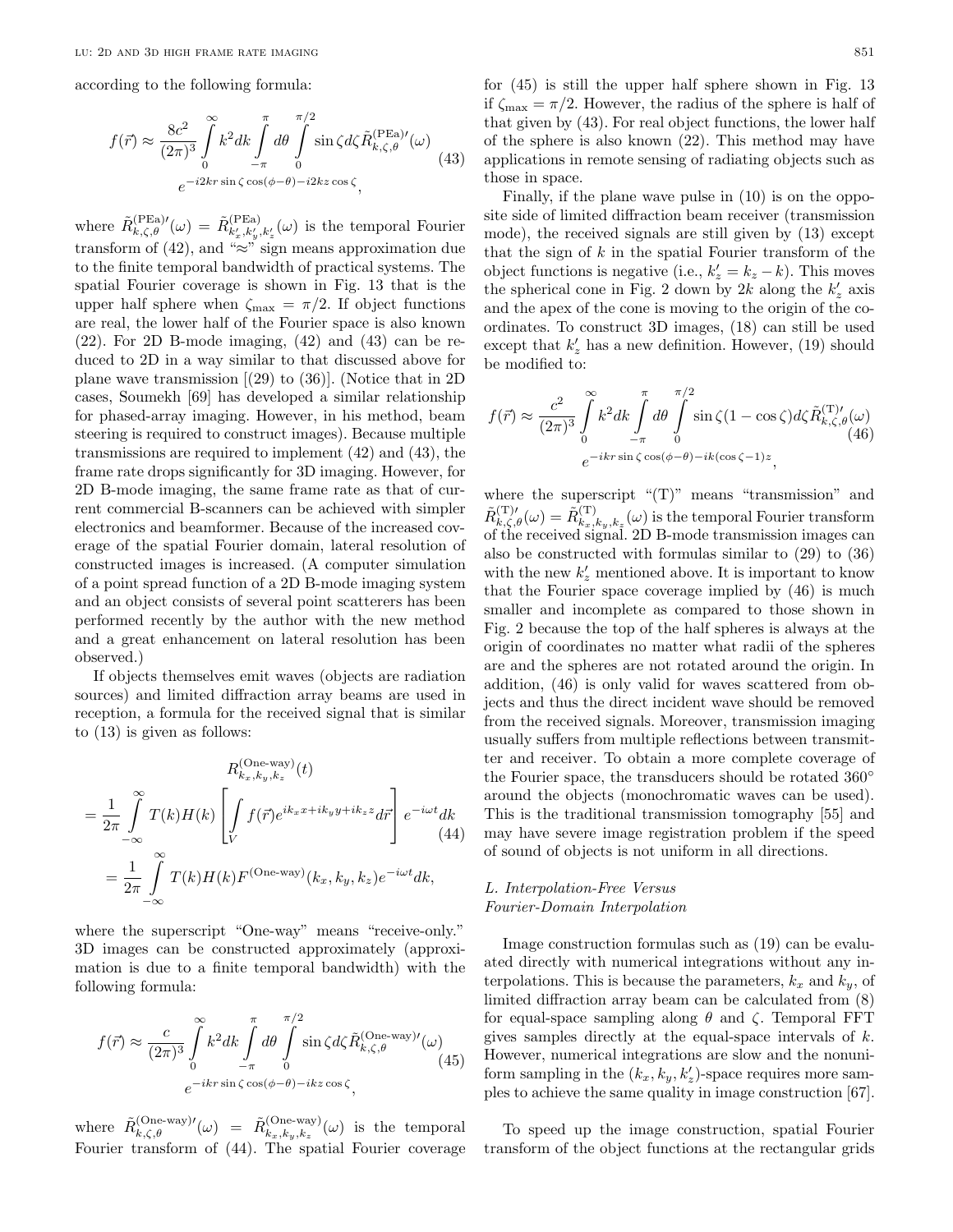

Fig. 8. (a) Lateral line plots of constructed 3D images of the point scatterer in the middle layer of the three-layer object along the  $x$  axis at three axial distances:  $z = 30$  (solid lines), 100 (dotted lines), and 200 mm (dashed lines). (b) Line plots of the constructed 3D images of the same point scatterer but along the  $z$  axis. The vertical axes are in dB scale.



Fig. 9. Constructed 3D images of a sphere (3 mm radius) of random scatterers in Fig. 6(b). Panels in the left column are 3D volume rendered images with a threshold of 0.1 (maximum is 1.0). The size of constructed volumes is  $50 \times 50 \times 15.36$  mm<sup>3</sup>. Transducer is assumed to be on top of the volumes. Transverse planes (parallel to the  $x - y$ plane) of the constructed images through the center of the sphere are shown on the right-hand side of the volume rendered images. Panels in the top, middle, and bottom rows correspond to the axial distances of the center of the sphere at  $z = 30, 100,$  and  $200$  mm, respectively.



Fig. 10. (a) Lateral line plots through the center of the constructed 3D images of the sphere of random scatterers along the x axis at three axial distances:  $z = 30$  (solid lines), 100 (dotted lines), and 200 mm (dashed lines). (b) Line plots of the constructed images of the same sphere but along the z axis. The vertical axes are in dB scale.

of  $k_x$  and  $k_y$  is directly obtained by properly weighting the array transducers. The spatial Fourier transform at the equal-space intervals of  $k'_z$  is then calculated with (40) using the nearest-neighbor interpolations [67]. After the spatial Fourier transform is known at all rectangular grids, 3D images are constructed with a 3D IFFT. This method has been used to construct all the images in this paper (Figs. 4, 7, 9, and 11).

## M. Influence of Phase Aberration and Attenuation

The imaging method developed in this paper assumes that there are no attenuation and phase aberration in the objects. In addition, the objects are assumed to be composed of point scatterers of no multiple scattering. These conditions are similar to those assumed implicitly in all conventional B-scanners (beams can only be focused perfectly in media where there are no phase aberration, multiple scattering, and attenuation). Obviously, the new imaging method will work the best under these ideal conditions. Far away from these conditions, images are expected to degrade. In the following, the influence of the non-ideal conditions and methods for compensation are briefly discussed.

In commercial pulse-echo imaging systems, attenua-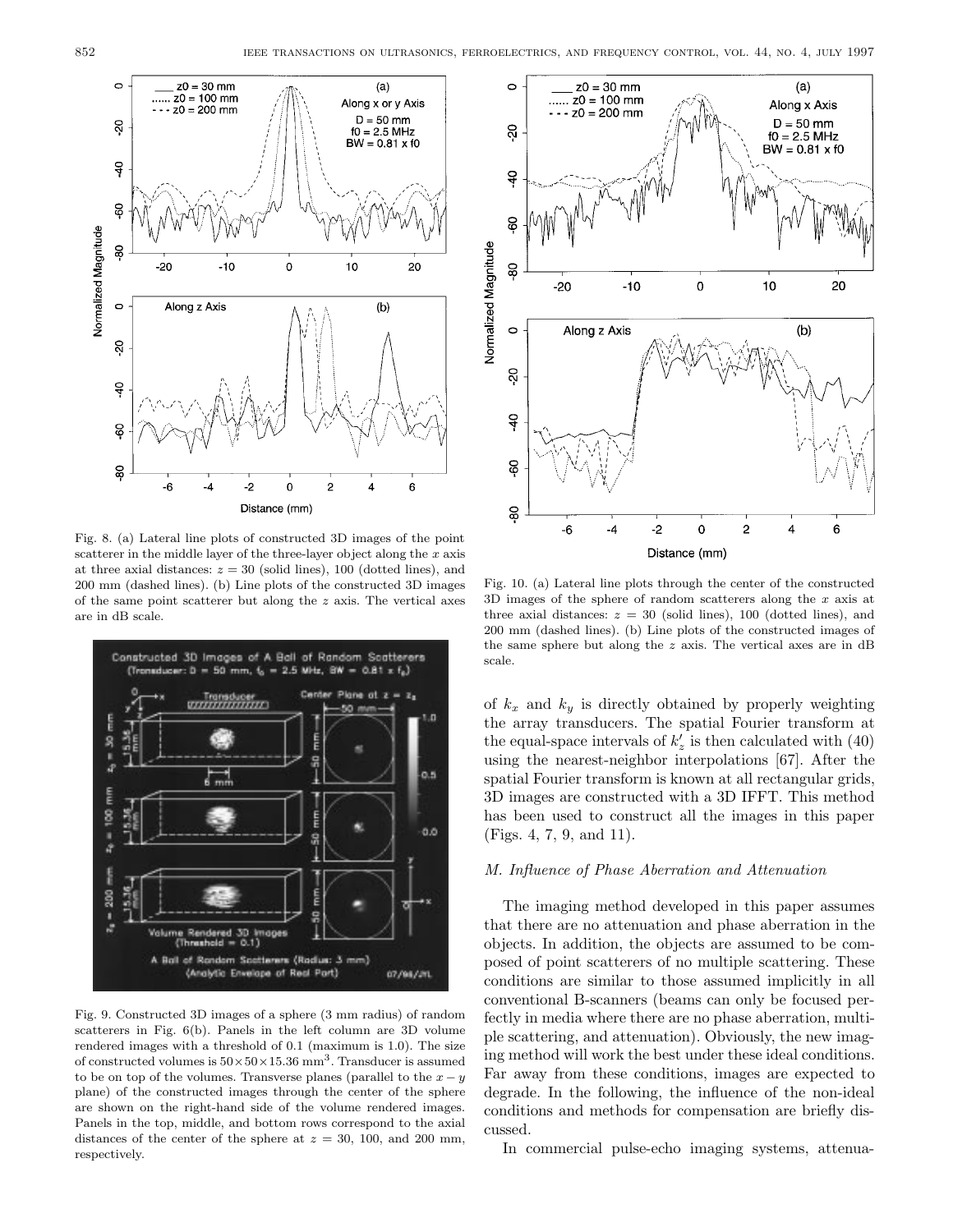

Fig. 11. Constructed 3D images of 5 cystic spheres (6, 5, 4, 3, and 2 mm in radius, respectively) embedded in a background of random scatterers [see Fig. 6(c)]. The size of constructed volumes is  $50 \times 50 \times 15.36$  mm<sup>3</sup>. Transducer is assumed to be on top of the volumes. Panels in the top, middle, and bottom rows correspond to the axial distances of the center of the central sphere at  $z = z_0 = 30, 100,$  and 200 mm, respectively. Panels in the left column represent the transverse planes (parallel to the  $x - y$  plane) of the constructed images at  $z = z_0$ . Panels in the middle column are constructed images in the  $x - z$  plane. And panels in the right column are in the  $y - z$  plane. The cross-sectional images are log compressed and the range is displayed from 0 to −20 dB.

tion of acoustic waves in tissues are compensated with TGC (Fig. 12). The same technique can be applied to the new 2D and 3D pulse-echo imaging method. Frequencydependent attenuation may cause the shift of temporal spectrum to lower frequencies. Like the conventional Bmode imaging, this may lower both lateral and axial resolutions when imaging tissues at a larger depth. Although we cannot avoid this problem, dynamic frequency technique that is used in commercial B-scanners can also be applied to the new method to increase signal-to-noise ratio. An experiment performed recently shows that the TGC works very well for both the conventional and new methods [56].

Phase aberration of biological soft tissues may cause

distortion to images. Influence of phase aberration depends on the size of transducers relative to its center wavelength, and the distance of objects from the transducer, etc. Currently, efforts have been made by many research groups to compensate for phase aberrations [68]. Techniques developed are also applicable to the new imaging method. In addition, restricting the Axicon angle,  $\zeta$ , in (19), (36), and other image construction formulas may also reduce the influence of phase aberration because objects are viewed within a smaller angle. However, as discussed before, smaller  $\zeta$  results in a lower lateral resolution. This is similar to the dynamic aperture technique used currently in commercial B-scanners to obtain images of approximately uniform resolutions over the entire depth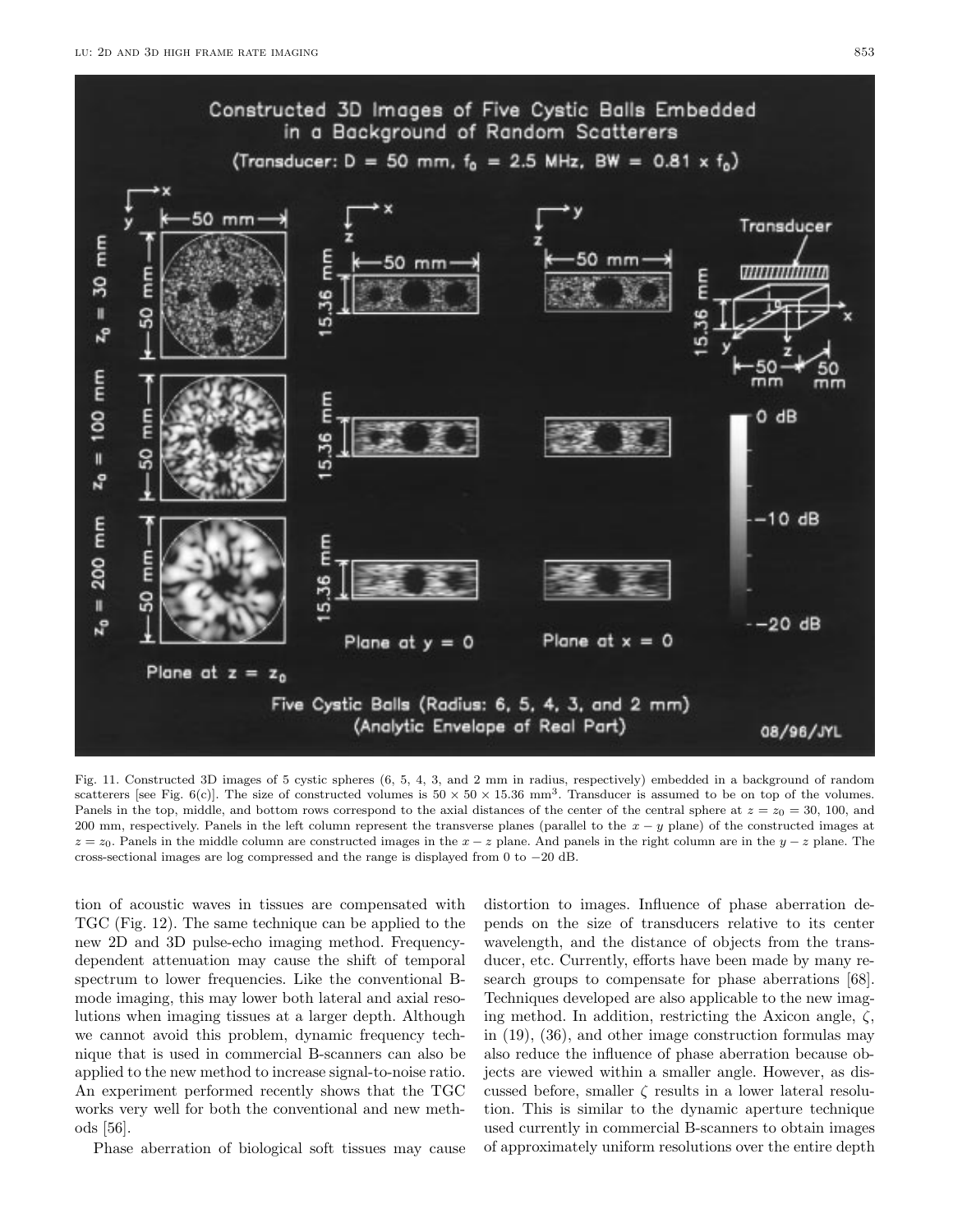

\* Note: Linear Electronic Delays can be Added if Steering is Desired.

Fig. 12. A suggested 3D imaging system for implementing the new method developed in this paper. For 2D B-mode imaging,  $k_y \equiv 0$ and a 1D array is used. In this case, aperture weightings are needed only along the  $x$  axis, and the spatial 3D IFFT is simplified to 2D [56]. (Notice that the A/D converters can also be moved to front of the block, "aperture weighting" or "time gating," in the diagram to digitize signal from each element. In this case, multichannel digital summations are required, which may increase system complexity.)

of interest (trade off lateral resolution near the surface of transducers with lower influence of phase aberration at these distances). An assessment of the influence of phase aberration on the new imaging method has been performed recently on data obtained from the experiment [57]. Results show that phase aberration has about the same influence on both the new and the conventional dynamic focusing (delay and sum) imaging methods.

## N. Other Applications

The method developed in this paper could also be applied to electromagnetic (both broadband and narrow band) and optical (narrow band) imaging because electromagnetic waves satisfy the same scalar wave equations as the acoustic waves for most applications.

#### VII. Summary and Conclusions

A new 2D and 3D pulse-echo imaging method (Fourier method) has been developed with limited diffraction beams. This method has a potential to achieve a high image frame rate (up to 3750 frames/s for biological soft tissues at a depth of 200 mm) and can be implemented with relatively simple and inexpensive hardware because the FFT and IFFT algorithms can be used. Computer simulation with the new method has been carried out to construct 2D C-mode, 2D B-mode, and 3D images on various types of objects. An experiment on an ATS 539 tissue equivalent phantom (attenuation coefficient is about



Fig. 13. Spatial Fourier domain coverage for imaging of radiation sources  $(k' = k, k'_x = k_x, k'_y = k_y, k'_z = k_z, k'_1 = k_1)$  or for pulseecho imaging using limited diffraction array beams in both transmission and reception  $(k' = 2k, k'_x = 2k_x, k'_y = 2k_y, k'_z = 2k_z,$  $k'_1 = 2k_1$ .

0.5 dB/MHz/cm) has been performed and 2D B-mode images have been constructed [56].

The results of the simulation and experiment have shown that the new imaging method is robust and is not sensitive to various limitations imposed by practical systems in medical ultrasound. The quality of images constructed with the new method is comparable to that obtained with the conventional dynamic focusing method (delay and sum [49]) in terms of spatial resolutions, sidelobes, signal-to-noise ratio, and contrast. A new study with the experiment data has demonstrated that the influence of phase aberration is about the same on both methods [57].

In addition, lateral resolution of images can be increased greatly if limited diffraction array beams are used in both transmission and reception (two-way imaging). In this case, a larger image field of view can be obtained without beam steering. Sidelobes of both the one-way (plane wave transmission) and two-way imaging systems can be reduced dramatically with an aperture weighting on limited diffraction array beams.

In conclusion, the new method is very promising for high frame rate multidimensional imaging with low motion artifacts. It could have an impact on future commercial imaging systems because of its simplicity and potentials for reduction of system cost. The new method can also be applied to nonmedical areas such as remote sensing and underwater acoustic imaging.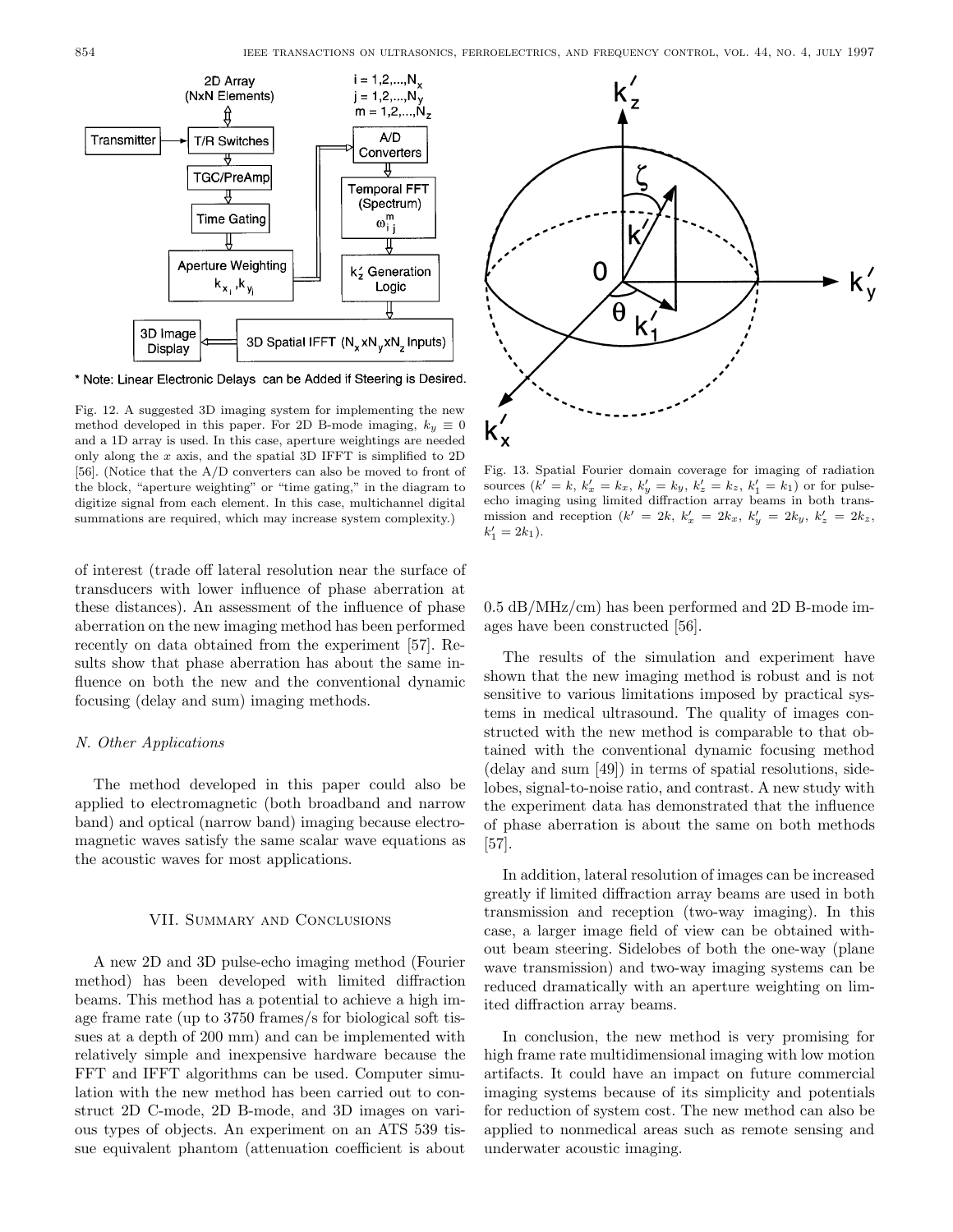#### **ACKNOWLEDGMENTS**

The author thanks Dr. James F. Greenleaf in the Department of Physiology and Biophysics, Mayo Clinic, for discussion of the work.

#### **REFERENCES**

- [1] J. A. Stratton, Electromagnetic Theory. New York and London: McGraw-Hill Book Company, 1941, Page 356.
- [2] J. Durnin, "Exact solutions for nondiffracting beams. I. The scalar theory," J. Opt. Soc. Amer. A, vol. 4, no. 4, pp.  $651-$ 654, 1987.
- [3] J. Durnin, J. J. Miceli, Jr., and J. H. Eberly, "Diffraction-free beams," Phys. Rev. Lett., vol. 58, pp. 1499–1501, Apr. 13, 1987.
- [4] J.-y. Lu, H.-h. Zou, and J. F. Greenleaf, "Biomedical ultrasound beam forming," Ultrasound Med. Biol., vol. 20, pp. 403–428, July 1994.
- [5] G. Indebetow, "Nondiffracting optical fields: some remarks on their analysis and synthesis," J. Opt. Soc. Amer. A, vol. 6, pp. 150–152, Jan. 1989.
- [6] F. Gori, G. Guattari, and C. Padovani, "Model expansion for J0-correlated Schell-model sources," Opt. Commun., vol. 64, pp. 311–316, Nov. 15, 1987.
- [7] K. Uehara and H. Kikuchi, "Generation of near diffraction-free laser beams," Appl. Physics B, vol. 48, pp. 125–129, 1989.
- L. Vicari, "Truncation of nondiffracting beams," Opt. Commun., vol. 70, pp. 263–266, Mar. 15, 1989.
- M. Zahid and M. S. Zubairy, "Directionally of partially coherent Bessel-Gauss beams," Opt. Commun., vol. 70, pp. 361–364, Apr. 1, 1989.
- [10] J. Ojeda-Castaneda and A. Noyola-lglesias, "Nondiffracting wavefields in grin and free-space," Microwave Opt. Technol. Lett. vol. 3, pp. 430-433, Dec. 1990.
- [11] D. K. Hsu, F. J. Margetan, and D. O. Thompson, "Bessel beam ultrasonic transducer: fabrication method and experimental results," Appl. Phys. Lett., vol. 55, pp. 2066–2068, Nov. 13, 1989.
- [12] J. A. Campbell and S. Soloway, "Generation of a nondiffracting beam with frequency independent beam width," J. Acoust. Soc. Amer., vol. 88, pp. 2467–2477, Nov. 1990.
- [13] J.-y. Lu, "Bowtie limited diffraction beams for low-sidelobe and large depth of field imaging," IEEE Trans. Ultrason., Ferroelect., Freq. Contr., vol. 42, pp. 1050–1063, Nov. 1995.
- [14] ——, "Producing bowtie limited diffraction beams with synthetic array experiment," IEEE Trans. Ultrason., Ferroelect., Freq. Contr., vol. 43, pp. 893–900, Sept. 1996.
- [15] J.-y. Lu and J. F. Greenleaf, "Diffraction-limited beams and their applications for ultrasonic imaging and tissue characterization," in New Developments in Ultrasonic Transducers and Transducer Systems, F. L. Lizzi, Ed., Proceedings SPIE, vol. 1733, 1992, pp. 92–119.
- [16] J.-y. Lu, T. K. Song, R. R. Kinnick, and J. F. Greenleaf, "In vitro and in vivo real-time imaging with ultrasonic limited diffraction beams," IEEE Trans. Med. Imag., vol. 12, pp. 819–829, Dec. 1993.
- [17] J.-y. Lu and J. F. Greenleaf, "Ultrasonic nondiffracting transducer for medical imaging," IEEE Trans. Ultrason., Ferroelect., Freq. Contr., vol. 37, pp. 438–447, Sept. 1990.
- [18] J.-y. Lu and J. F. Greenleaf, "Pulse-echo imaging using a nondiffracting beam transducer," Ultrasound Med. Biol., vol. 17, pp. 265–281, May 1991.
- [19] J.-y. Lu and J. F. Greenleaf, "Evaluation of a nondiffracting transducer for tissue characterization," Proc. IEEE Ultrason. Symp., 90CH2938–9, vol. 2, 1990, pp. 795–798.
- [20] J.-y. Lu, "Improving accuracy of transverse velocity measurement with a new limited diffraction beam," Proc. IEEE Ultrason. Symp., 96CH35993, vol. 2, 1996, pp. 1255–1260.
- [21] J.-y. Lu, X.-L. Xu, H.-h. Zou, and J. F. Greenleaf, "Application of Bessel beam for Doppler velocity estimation," IEEE Trans. Ultrason., Ferroelect., Freq. Contr., vol. 42, pp. 649–662, July 1995.
- [22] J.-y. Lu, "High-speed transmissions of images with limited diffraction beams," in Acoustical Imaging, vol. 23, S. Lee, Ed.,

Proc. 23rd Int. Symp. Acoust. Imaging, Boston, MA, Apr. 13– 16, 1997, (In Press).

- [23] J.-y. Lu and J. F. Greenleaf, "Producing deep depth of field and depth-independent resolution in NDE with limited diffraction beams," Ultrason. Imaging, vol. 15, pp. 134–149, April 1993.
- [24] J.-y. Lu and J. F. Greenleaf, "Nondiffracting X waves—exact solutions to free-space scalar wave equation and their finite aperture realizations," IEEE Trans. Ultrason., Ferroelect., Freq. Contr., vol. 39, pp. 19–31, Jan. 1992.
- [25] J.-y. Lu and J. F. Greenleaf, "Experimental verification of nondiffracting X waves," IEEE Trans. Ultrason., Ferroelect., Freq. Contr., vol. 39, pp. 441–446, May 1992.
- [26] J. Fagerholm, A. T. Friberg, J. Huttunen, D. P. Morgan, and M. M. Salomaa, "Angular-spectrum representation of nondiffracting X waves,"  $Phys.$   $Rev.$  E, vol. 54, pp. 1–6, Oct. 1996.
- [27] T. K. Song, J.-y. Lu and J. F. Greenleaf, "Modified X waves with improved field properties," Ultrason. Imaging, vol. 15, pp. 36–47, Jan. 1993.
- [28] J.-y. Lu and J. F. Greenleaf, "Formation and propagation of limited diffraction beams," Acoust. Imaging, vol. 20, Y. Wei and B.-l. Gu, Ed., pp. 331–343, 1993.
- [29] J.-y. Lu, "Limited diffraction array beams," Int. J. Imaging Syst. Technol., vol. 8, pp. 126–136, Jan. 1997.
- [30] ——, "Designing limited diffraction beams," IEEE Trans. Ultrason., Ferroelect., Freq. Contr., vol. 44, pp. 181–193, Jan. 1997.
- [31] ——, "Construction of limited diffraction beams with Bessel bases," Proc. IEEE Ultrason. Symp., 95CH35844, vol. 2, 1995, pp. 1393–1397.
- [32] J.-y. Lu, H.-h. Zou, and J. F. Greenleaf, "A new approach to obtain limited diffraction beams," IEEE Trans. Ultrason., Ferroelect., Freq. Contr., vol. 42, pp. 850–853, Sept. 1995.
- [33] J.-y. Lu and J. F. Greenleaf, "A study of two-dimensional array transducers for limited diffraction beams," IEEE Trans. Ultrason., Ferroelect., Freq. Contr., vol. 41, pp. 724–739, Sept. 1994.
- [34] J.-y. Lu and J. F. Greenleaf, "Sidelobe reduction for limited diffraction pulse-echo systems," IEEE Trans. Ultrason., Ferroelect., Freq. Contr., vol. 40, pp. 735–746, Nov. 1993.
- [35] J. N. Brittingham, "Focus wave modes in homogeneous Maxwell's equations: transverse electric mode," J. Appl. Phys., vol. 54, no. 3, pp. 1179–1189, 1983.
- [36] R. W. Ziolkowski, "Exact solutions of the wave equation with complex source locations," J. Math. Phys., vol. 26, pp. 861–863, Apr. 1985.
- [37] R. W. Ziolkowski, D. K. Lewis, and B. D. Cook, "Evidence of localized wave transmission," Phys. Rev. Lett., vol. 62, pp. 147– 150, Jan. 9, 1989.
- [38] E. Heyman, B. Z. Steinberg, and L. B. Felsen, "Spectral analysis of focus wave modes," J. Opt. Soc. Amer. A, vol. 4, pp. 2081– 2091, Nov. 1987.
- [39] R. Donnelly, D. Power, G. Templeman, and A. Whalen, "Graphic simulation of superluminal acoustic localized wave pulses," IEEE Trans. Ultrason., Ferroelect., Freq. Contr., vol. 41, no. 1, pp. 7–12, 1994.
- [40] J.-y. Lu and J. F. Greenleaf, "Comparison of sidelobes of limited diffraction beams and localized waves," Acoust. Imaging, vol. 21, J. P. Jones, Ed., pp. 145–152, 1995.
- [41] J.-y. Lu, "Limited diffraction beams for high frame rate 2D and 3D pulse-echo imaging," J. Ultrasound Med. vol. 16, no. 3, March, 1997. Proc. AIUM 41st Annu. Conv., San Diego, CA, March 23–26, 1997 (Abst.).
- [42] L. N. Bohs, B. H. Friemel, B. A. McDermott, and G. E. Trahey, "A real-time system for quantifying and displaying twodimensional velocities using ultrasound," Ultrasound Med. Biol., vol. 19, no. 9, pp. 751–761, 1993.
- [43] F. Ollivier, P. Alais, and P. Cervenka, "A high resolution bathymetric sidescan sonar using dynamic focusing and beam steering," Acoust. Imaging, vol. 22, P. Tortoli, Ed., pp. 573–582, 1996.
- [44] D. P. Shattuck, M. D. Weinshenker, S. W. Smith, and O. T. von Ramm, "Explososcan: A parallel processing technique for high speed ultrasound imaging with linear phased arrays," J. Acoust. Soc. Amer., vol. 75, no. 4, pp. 1273–1282, 1984.
- [45] S. W. Smith, H. G. Pavy, Jr., and O. T. von Ramm, "High-speed ultrasound volumetric imaging system—Part I: Transducer design and beam steering," IEEE Trans. Ultrason., Ferroelect., Freq. Contr., vol. 38, pp. 100–108, Mar., 1991.
- [46] O. T. von Ramm, S. W. Smith, and H. G. Pavy, Jr., "Highspeed ultrasound volumetric imaging system—Part II: Parallel